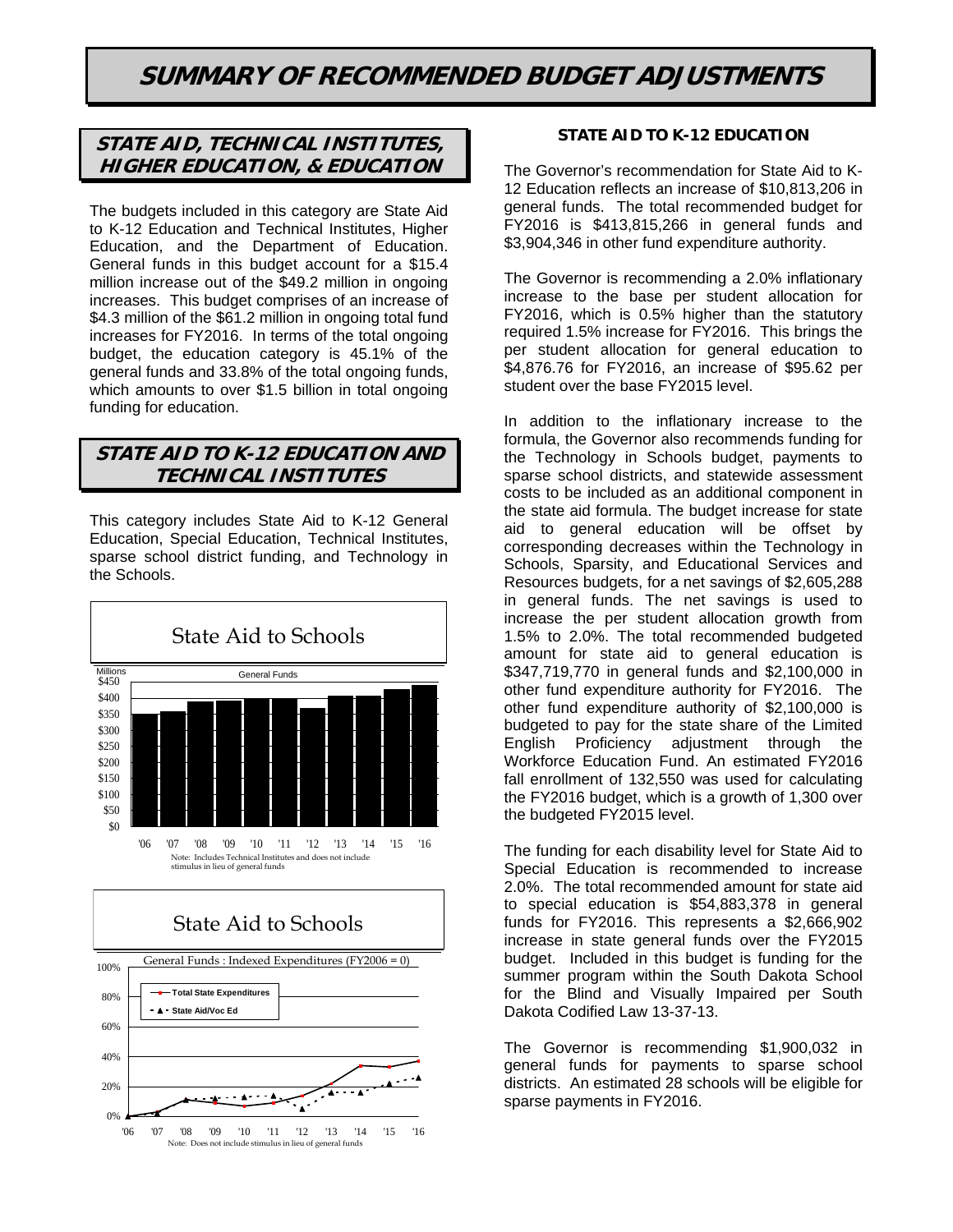The Governor is recommending increases totaling \$1,752,472 in general funds for the Technology in Schools budget in FY2016. This includes an increase of \$235,954 in general funds for software maintenance costs including the addition of the Longitudinal Data System. Also, an increase of \$53,518 in general funds is for contract increases at the K-12 data center. This recommendation also includes an increase of \$1,463,000 in general funds for statewide assessment costs, which will be offset by a decrease in the Educational Services and Resources budget, as these expenses have been transferred to the Technology in Schools budget to be included as a component to the state aid formula. The total recommended budget includes \$9,312,086 in general funds and \$1,804,346 in other fund expenditure authority. The Technology in Schools budget is used to support ongoing costs of the technology infrastructure and systems for the school districts.

# **STATE AID TO TECHNICAL INSTITUTES**

The Governor's recommendation for State Aid to Technical Institutes reflects an increase of \$683,812 in general funds. The total recommended budget for FY2016 is \$24,949,318 in general funds and \$100,000 in other fund expenditure authority.

An increase of \$59,911 in general funds is based on a per student funding level of \$3,329.13 for FY2016, which is a 2.0% increase from FY2015. The estimated number of students for the FY2016 budget is a decrease of 105 for a total of 6,150. An increase of \$186,368 in general funds is for the state share of the bond payments due to the passage of HB1098 from the 2013 legislative session. An increase of \$437,533 in general funds is recommended to assist in the maintenance and repair of Technical Institute buildings. The total recommended FY2016 budget for Technical Institutes is \$24,949,318 in general funds and \$100,000 in other fund expenditure authority.

# **BOARD OF REGENTS**

The budget for the Board of Regents provides funding for the six state universities (Black Hills State University, Dakota State University, Northern State University, South Dakota School of Mines and Technology, South Dakota State University, and the University of South Dakota). Within the university budgets is funding for the University Center Sioux Falls, the University Center Rapid City, and Capital University Center Pierre. The state's two special schools, the South Dakota School for the Deaf and the South Dakota School for the Blind and Visually Impaired, are also included in the Regental system.



The budget for the Board of Regents contains a net decrease of \$4,374,794 in total funds and an increase of 20.0 FTE over the FY2015 budget. The changes consist of increases of \$4,474,331 in general funds and \$1,350,875 in other fund expenditure authority, as well as a decrease of \$10,200,000 in federal fund expenditure authority. The total FY2016 recommended budget for the Board of Regents consists of \$198,503,922 in general funds, \$161,244,374 in federal fund expenditure authority, and \$454,148,394 in other fund expenditure authority, for a total FY2016 budget of \$813,896,690 and 5,162.4 FTE.

The Governor is proposing to increase the South Dakota Opportunity Scholarship for a four year term per recipient from \$5,000 to \$6,500, for a cost of \$1,274,001 in general funds. Also included in the recommendation are increases of \$1,230,803 in general funds for increased costs in utilities and \$2,055,512 in general funds for maintenance and repair (M&R). This is the third year of a four year plan to reach an M&R budget which is 2% of the replacement value of the buildings. The Governor is also recommending an increase of \$80,800 in general funds to pay for Nurse Practitioner Preceptors, a funding change of \$200,000 from federal fund expenditure authority to other fund expenditure authority for the summer program within the South Dakota School for the Blind and Visually Impaired, a decrease of \$159,120 in general funds due to adjustments related to insurance costs, a decrease of \$10,000,000 in federal fund expenditure authority due to reductions in grant awards, and increases of \$1,150,875 in other fund authority and 20.0 FTE due to growth in self-support classes.

# **EDUCATION**

The Governor's recommendation for the Department of Education, including the State Aid to Education formula, reflects increases of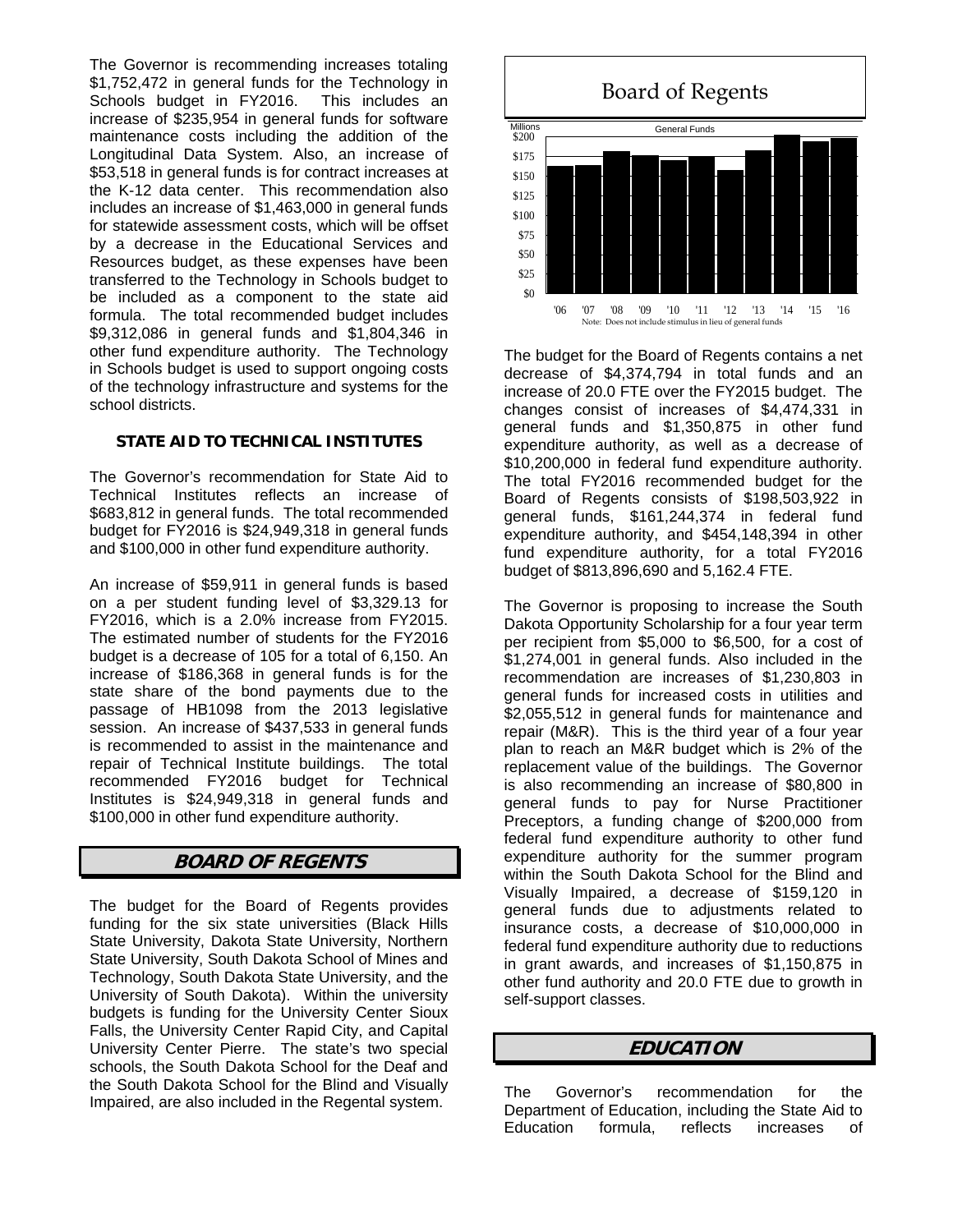\$10,951,155 in general funds and 2.0 FTE and a decrease of \$2,273,238 in federal fund expenditure authority. The total recommended budget for FY2016 is \$449,647,270 in general funds, \$189,625,038 in federal fund expenditure authority, \$6,074,128 in other fund expenditure authority, and 137.0 FTE.

### **GENERAL ADMINISTRATION**

The Governor recommends increases of \$114,637 in general funds and 1.0 FTE, along with a decrease of \$224,881 in federal fund expenditure authority. An increase of \$82,101 in general funds is to fund a portion of the two positions currently dedicated to the Longitudinal Data System project. Increases of \$32,537 in general funds and 1.0 FTE are for a management analyst position reducing the need for contracted services. A decrease of \$224,881 in federal fund expenditure authority is recommended due to the elimination of the statewide Longitudinal Data System grant. The total recommended FY2016 budget for this division is \$2,575,709 in general funds, \$8,900,494 in federal fund expenditure authority, \$209,052 in other fund expenditure authority, and 40.0 FTE.

# **EDUCATION SERVICES AND RESOURCES**

This includes the Division of Assessment and Accountability, the Division of Educational Services and Support, the Division of Career and Technical Education and the Division of Curriculum and Instruction. The Governor recommends an increase of 1.0 FTE and decreases of \$660,500 in general funds and \$2,048,357 in federal fund expenditure authority. The total recommended FY2016 budget is \$6,468,213 in general funds, \$179,508,611 in federal fund expenditure authority, \$1,674,647 in other fund expenditure authority, and 69.5 FTE. An increase of \$802,500 in general funds will expand the number of dual credit classes offered to high school students throughout the state. Increases of \$71,094 in federal fund expenditure authority and 1.0 FTE are for a special education data position, which will ensure special education data is accurately collected and reported. An increase of \$258,831 in federal fund expenditure authority is for a 2.0% provider inflation increase for birth to three direct service providers and to align the budget with anticipated expenditures. A decrease of \$1,463,000 in general funds is due to including the statewide assessment budget as a component of the State Aid to General Education formula. A decrease of \$2,378,282 in federal fund expenditure authority is due to the end of the American Recovery and Reinvestment Act.

#### **STATE LIBRARY**

The Governor's recommendation for the State Library's FY2016 budget is \$1,838,764 in general funds, \$1,215,933 in federal fund expenditure authority, \$186,083 in other fund expenditure authority, and 27.5 FTE.

# **HEALTH, HUMAN, AND SOCIAL SERVICES**

The budgets included in this category are the Department of Health, Department of Human Services, and Department of Social Services. General funds account for a \$17.1 million increase out of the \$49.2 million in total ongoing general fund increases. This budget comprises of \$8.5 million of the \$61.2 million in total ongoing fund increases for FY2016. In terms of the total ongoing budget, this category is 38.3% of the general funds and 32.3% of the total ongoing funds, which amounts to nearly \$1.4 billion in total ongoing funding.



Note: Does not include stimulus in lieu of general funds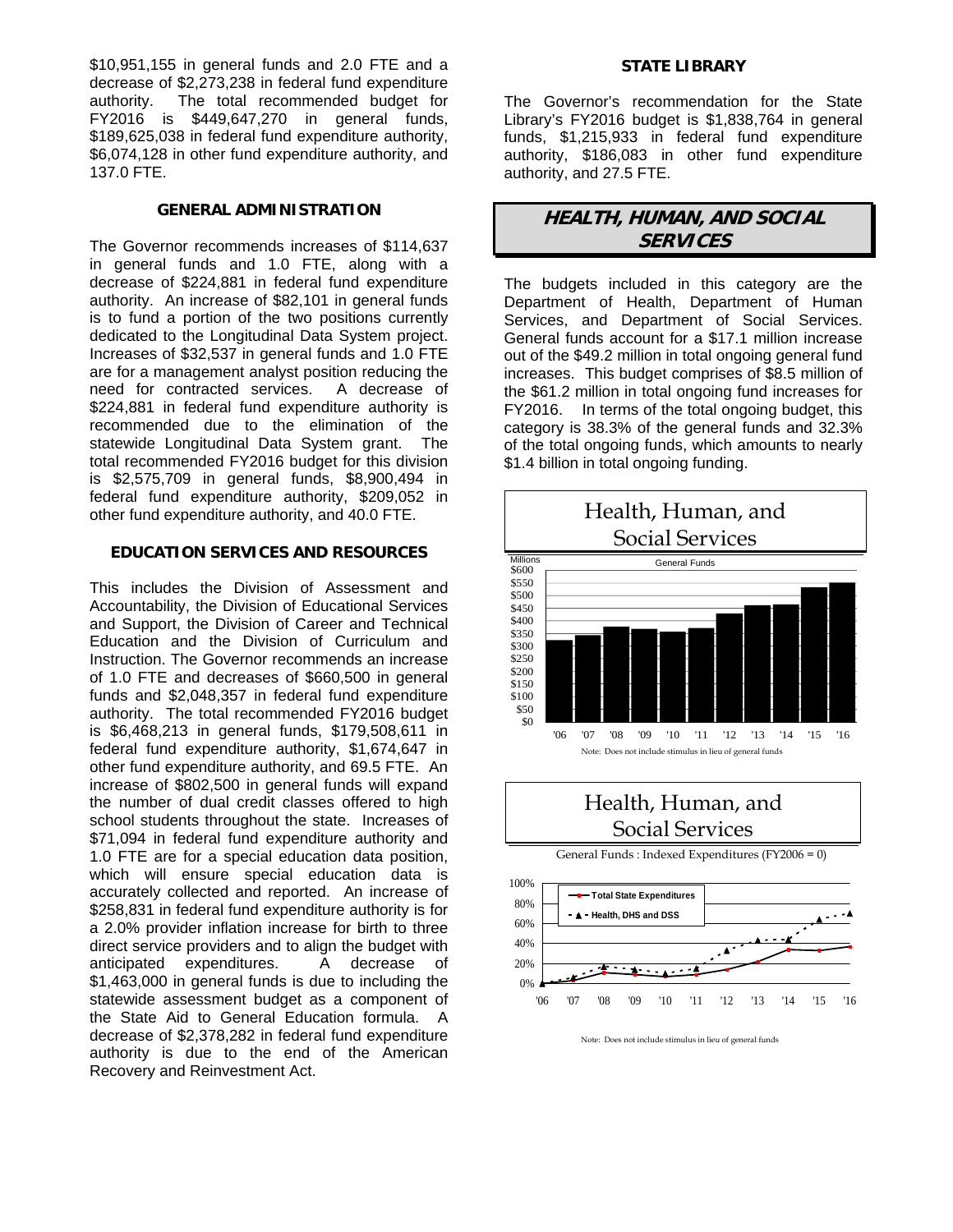# **HEALTH**

The total recommended budget is \$7,914,934 in general funds, \$42,236,140 in federal fund expenditure authority, and \$41,747,867 in other fund expenditure authority, for a total of \$91,898,941 and 423.2 FTE. This includes a decrease of \$10,584 in general funds and increases of \$580,378 in other fund expenditure authority and 4.0 FTE.

### **ADMINISTRATION**

The total recommended budget for Administration is \$905,111 in general funds, \$1,803,500 in federal fund expenditure authority, \$1,460,126 in other fund expenditure authority, and 32.0 FTE. This includes decreases of \$320,842 in general funds and \$345,029 in other fund expenditure authority due to the final Health Laboratory bond payment being made in FY2015.

#### **HEALTH SYSTEMS DEVELOPMENT AND REGULATION**

The total recommended budget for Health Systems Development and Regulation is \$2,856,573 in general funds, \$9,898,990 in federal fund expenditure authority, \$3,147,746 in other fund expenditure authority, and 62.5 FTE. This includes an increase of \$70,000 in general funds to allow health profession students to participate in a four week program in rural communities. Also included is an increase of \$90,258 in general funds for Health Protection inspections.

### **HEALTH AND MEDICAL SERVICES**

The total recommended budget for Health and Medical Services is \$4,153,250 in general funds, \$25,518,844 in federal fund expenditure authority, \$5,930,750 in other fund expenditure authority, and 188.5 FTE. This includes increases of \$150,000 in general funds for an immunization billing system and 4.0 FTE for nurses to work on disease prevention and infectious disease control activities.

### **LABORATORY SERVICES**

The total recommended budget for Laboratory Services is \$3,270,082 in federal fund expenditure authority, \$3,282,203 in other fund expenditure authority, and 28.0 FTE.

### **CORRECTIONAL HEALTH**

The total recommended budget for Correctional Health is \$19,564,654 in other fund expenditure authority and 87.0 FTE. This includes increases in other fund expenditure authority of \$21,755 for a

2.0% provider inflation increase, \$312,030 for other inflationary costs, and \$500,000 for costs related to anticipated Hepatitis C treatment.

# **TOBACCO PREVENTION**

The total recommended budget for Tobacco Prevention is \$1,542,413 in federal fund expenditure authority, \$4,500,038 in other fund expenditure authority, and 3.0 FTE.

### **PROFESSIONAL AND OCCUPATIONAL LICENSING - INFORMATIONAL**

This division is comprised of the informational budgets of the professional and occupational licensing boards. There are twelve boards including the Board of Chiropractic Examiners, Board of Dentistry, Board of Hearing Aid Dispensers, Board of Funeral Service, Board of Medical and Osteopathic Examiners, Board of Nursing, Board of Nursing Home Administrators, Board of Optometry, Board of Pharmacy, Board of Podiatry Examiners, Board of Massage Therapy, and Board of Speech-Language Pathology. The Governor is recommending increases in other fund expenditure authority of \$6,000 in the Board of Dentistry, \$41,500 in the Board of Nursing, \$1,894 in the Board of Nursing Home Administrators, \$33,350 in the Board of Pharmacy, \$4,778 in the Board of Massage Therapy, and \$4,100 in the Board of Speech-Language Pathology. The total recommended budget for the Boards is \$202,311 in federal fund expenditure authority, \$3,862,350 in other fund expenditure authority, and 22.2 FTE.

# **HUMAN SERVICES**

The Governor is recommending increases of \$4,147,419 in general funds, \$2,965,403 in federal fund expenditure authority, and \$466,311 in other fund expenditure authority. The recommendation includes an increase of \$675,997 in general funds with a corresponding decrease in federal fund expenditure authority due to the change in the Federal Medical Assistance Percentage (FMAP). For FY2016, a total budget consisting of \$78,284,764 in general funds, \$104,817,342 in federal fund expenditure authority, \$15,571,732 in other fund expenditure authority, and 550.4 FTE is recommended.

### **SECRETARIAT**

The total recommended budget is \$858,079 in general funds, \$646,146 in federal fund expenditure authority, \$1,421 in other fund expenditure authority, and 16.0 FTE.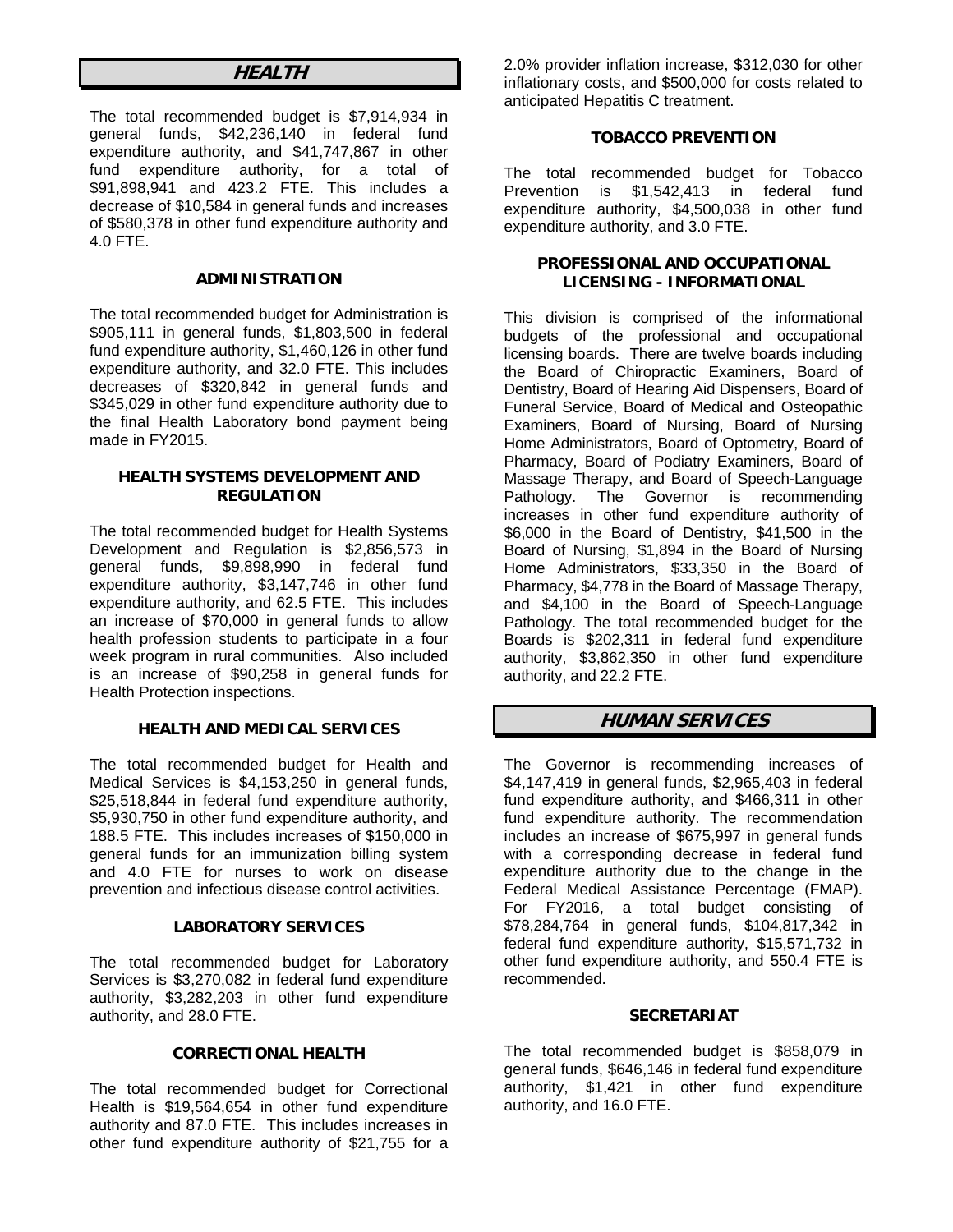### **DEVELOPMENTAL DISABILITIES**

The recommendation for the Division of Developmental Disabilities includes increases of \$3,910,130 in general funds, \$3,027,441 in federal fund expenditure authority, and \$346,311 in other fund expenditure authority. Increases of \$1,104,220 in general funds, \$1,348,441 in federal fund expenditure authority, and \$227,579 in other fund expenditure authority are for a 2.0% provider inflation increase. Also, increases of \$2,091,729 in general funds and \$2,231,813 in federal fund expenditure authority are to address growth in individuals needing services who have developmental disabilities. Increases of \$180,914 in general funds and \$99,186 in federal fund expenditure authority are to add two additional Family Support Services programs to serve 80 more people in southeastern South Dakota. The total recommended budget for the Developmental Disabilities division is \$59,938,237 in general funds, \$72,845,482 in federal fund expenditure authority, \$11,607,096 in other fund expenditure authority, and 20.5 FTE.

# **SOUTH DAKOTA DEVELOPMENTAL CENTER**

The recommendation for the South Dakota Developmental Center includes an increase of \$161,163 in general funds and a decrease of \$82,541 in federal fund expenditure authority. The Governor's recommendation includes increases of \$38,037 in general funds and \$40,585 in federal fund expenditure authority for utility cost adjustments. The total recommended budget is \$12,105,254 in general funds, \$12,986,403 in federal fund expenditure authority, \$792,145 in other fund expenditure authority, and 385.6 FTE.

# **REHABILITATION SERVICES**

The Governor's recommended budget for Rehabilitation Services includes increases of \$76,126 in general funds, \$20,503 in federal fund expenditure authority, and \$70,000 in other fund expenditure authority. The Governor's recommendation includes increases of \$56,522 in general funds and \$40,107 in federal fund expenditure authority for a 2.0% provider inflation increase. This also includes an increase of \$70,000 in other fund expenditure authority for an increase in the Communication Assistance Program contract. The total recommended budget is \$4,444,550 in general funds, \$15,773,637 in federal fund expenditure authority, \$1,493,424 in other fund expenditure authority, and 99.1 FTE.

## **TELECOMMUNICATION DEVICES FOR THE DEAF**

The Governor's recommended budget for Telecommunication Devices for the Deaf includes an increase of \$50,000 in other fund expenditure authority for purchases of new technology and related services. The total FY2016 budget is \$1,301,680 in other fund expenditure authority.

# **SERVICE TO THE BLIND AND VISUALLY IMPAIRED**

The Governor is not recommending any changes to the Service to the Blind and Visually Impaired division. The total recommended budget is \$938,644 in general funds, \$2,565,674 in federal fund expenditure authority, \$375,966 in other fund expenditure authority, and 29.2 FTE.



# **SOCIAL SERVICES**

The Governor's recommended budget for the Department of Social Services is \$464,734,833 in general funds, \$627,974,633 in federal fund expenditure authority, and \$10,090,977 in other fund expenditure authority, for a total FY2016 budget of \$1,102,800,443 and 1,656.3 FTE. This recommendation is an increase of \$13,008,722 in general funds, a decrease of \$12,665,941 in federal fund expenditure authority, and an increase of \$16,806 in other fund expenditure authority over the FY2015 operating budget. This budget includes a funding swap of \$3,141,428 from federal fund expenditure authority to general funds due to the increase in the state's share in the Federal Medical Assistance Percentage (FMAP).

# **ADMINISTRATION**

The Governor's recommended changes within Administration include an increase of \$2,896 in general funds along with a decrease of a like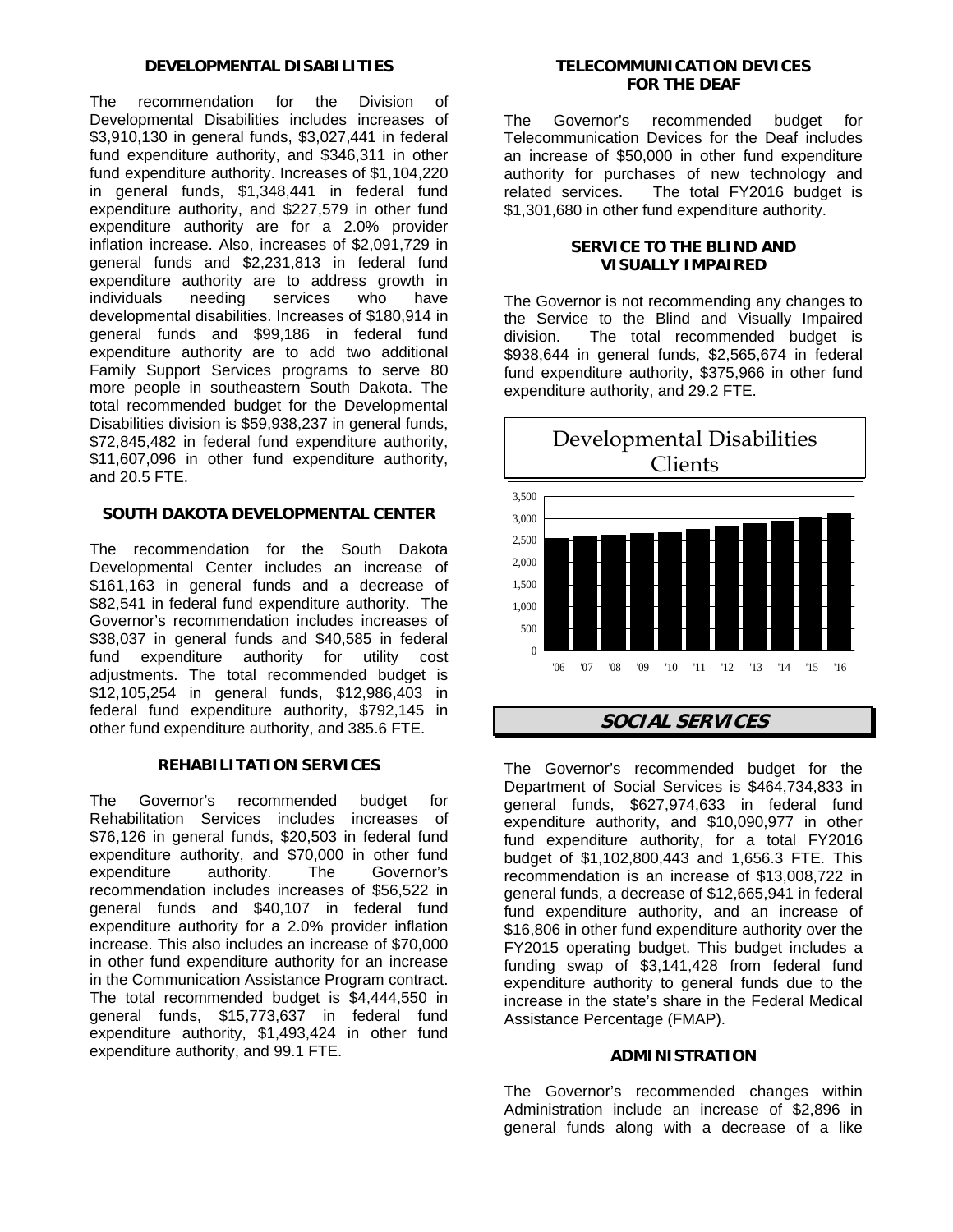amount in federal fund expenditure authority. The total recommended budget is \$8,695,703 in general funds, \$21,046,720 in federal fund expenditure authority, \$19,095 in other fund expenditure authority, and 182.7 FTE.

#### **ECONOMIC ASSISTANCE**

The Governor's recommended budget for Economic Assistance includes increases of \$244,569 in general funds and \$7,609 in federal fund expenditure authority. Increases of \$241,582 in general funds and \$10,596 in federal fund expenditure authority are for a provider inflation increase of 2.0%. The total recommended budget is \$25,117,558 in general funds, \$60,546,943 in federal fund expenditure authority, \$340,303 in other fund expenditure authority, and 320.5 FTE.



### **MEDICAL AND ADULT SERVICES**

The Governor's recommended budget for Medical and Adult Services includes an increase of \$7,549,694 in general funds and a decrease of \$10,471,639 in federal fund expenditure authority. The FY2016 recommended budget is \$311,325,303 in general funds, \$459,657,439 in federal fund expenditure authority, \$1,788,170 in other fund expenditure authority, and 151.0 FTE. Increases of \$1,379,522 in general funds and \$727,416 in federal fund expenditure authority are for inflationary increases required by federal regulations. The Governor's recommendation also includes \$5,715,288 in general funds and \$5,876,800 in federal fund expenditure authority for a 2.0% provider inflation increase. Increases of \$1,133,113 in general funds and \$3,245,916 in federal fund expenditure authority are due to changes in utilization and the projected number of participants in the Medicaid program. Also included in this recommendation is a funding swap of \$1,211,255 from federal fund expenditure authority to general funds due to the enhanced match rate for the Health Homes program ending. Another funding

swap of \$4,665,641 in general funds to federal fund expenditure authority is due to receiving a temporary enhancement to the Children's Health Insurance Program (CHIP) match rate. A decrease in \$21,000,000 in federal fund expenditure authority is recommended as it is not needed for the Health Information and Technology program.



#### **CHILDREN'S SERVICES**

The Governor's recommended FY2016 budget for Children's Services includes decreases of \$30,699 in general funds and \$2,007,754 in federal fund expenditure authority, along with an increase of \$10,152 in other fund expenditure authority. This includes increases of \$593,634 in general funds and \$62,718 in federal fund expenditure authority for additional subsidized adoptions and guardianships. In addition, increases of \$485,455 in general funds, \$272,726 in federal fund expenditure authority, and \$10,152 in other fund expenditure authority are recommended for a provider inflation increase of 2.0%. Decreases of \$867,854 in general funds and \$1,700,000 in federal fund expenditure authority are due to reduced caseloads in the Child Care subsidies program. Also, decreases of \$428,227 in general funds and \$456,905 in federal fund expenditure authority in psychiatric residential treatment services will be reinvested per the Juvenile Justice Reinvestment Initiative. The total recommended budget for Children's Services is \$45,455,649 in general funds, \$48,403,601 in federal fund expenditure authority, \$4,650,658 in other fund expenditure authority, and 353.8 FTE.

### **BEHAVIORAL HEALTH**

The Governor recommends an increase of \$5,242,262 in general funds, a decrease of \$191,261 in federal fund expenditure authority, and an increase of \$6,654 in other fund expenditure authority. Increases of \$803,170 in general funds, \$245,220 in federal fund expenditure authority, and \$6,654 in other fund expenditure authority are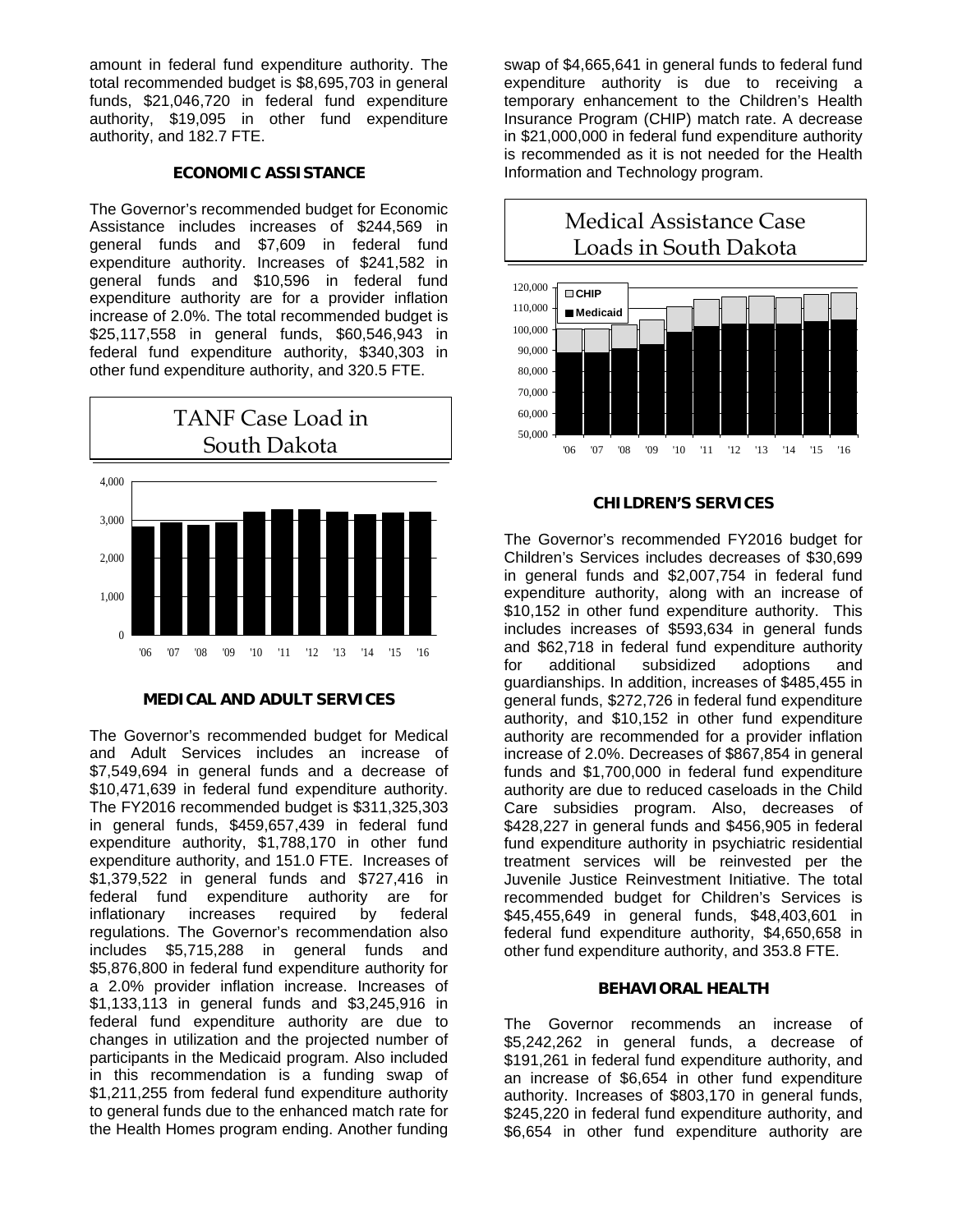recommended for a 2.0% provider inflation increase. An increase of \$194,032 in general funds is for increased consumers within community behavioral health. Also, an increase of \$300,000 in general funds is to align rates closer to costs for Alcohol and Drug Abuse Addiction Low Intensity providers. Recommended increases at the Human Services Center (HSC) include \$325,147 in general funds for utility cost adjustments, \$218,390 in general funds for medical supplies and increased operating expenses, and \$34,053 in general funds for the worker's compensation rate increase. Also included in the HSC budget is a funding shift of \$263,386 from federal fund expenditure authority to general funds due to a decrease of federal revenue. An increase of \$2,930,540 in general funds is also recommended for the Juvenile Justice Reinvestment Initiative. The total recommended FY2016 budget is \$74,140,620 in general funds, \$38,319,930 in federal fund expenditure authority, and \$2,859,065 in other fund expenditure authority for a total of \$115,319,615 and 647.0 FTE.

#### **BOARDS – INFORMATIONAL**

Included in the Department of Social Services are the informational budgets of four boards. The boards are the Board of Counselor Examiners, Board of Psychology Examiners, Board of Social Work Examiners, and the Board of Addiction and Prevention Professionals. The total recommended budget for FY2016 for the Boards is \$433,686 in other fund expenditure authority and 1.3 FTE.

# **CORRECTIONS**

The Governor's FY2016 budget recommendation for the Department of Corrections includes \$95,275,023 in general funds, \$8,332,594 in federal fund expenditure authority, and \$12,716,933 in other fund expenditure authority, for a total FY2016 budget of \$116,324,550 and 877.2 FTE. This budget recommendation consists of increases of \$571,244 in general funds and 3.0 FTE, as well as decreases of \$882,549 in federal fund expenditure authority and \$222,699 in other fund expenditure authority.

The average daily population (ADP) of adult inmates is projected to be 3,598 in FY2016. This represents a decrease of 29 inmates over the actual FY2014 ADP of 3,627 inmates and a decrease of 24 inmates over the budgeted FY2015 ADP of 3,622. The ADP of juveniles is projected to be 608 in FY2015 and FY2016. This represents a decrease of 33 juveniles when compared to the actual FY2014 ADP of 641.



#### **ADMINISTRATION**

The Governor is recommending a net decrease of \$10,015 in total funds. This is attributed to an increase of \$47,841 in general funds relating to the Comprehensive Offender Management System maintenance contract and a decrease of \$57,856 in federal fund expenditure authority due to reduced federal grant awards. The FY2016 recommended budget for Administration is \$2,025,007 in general funds, \$961,385 in federal fund expenditure authority, \$333,781 in other fund expenditure authority, and 22.0 FTE.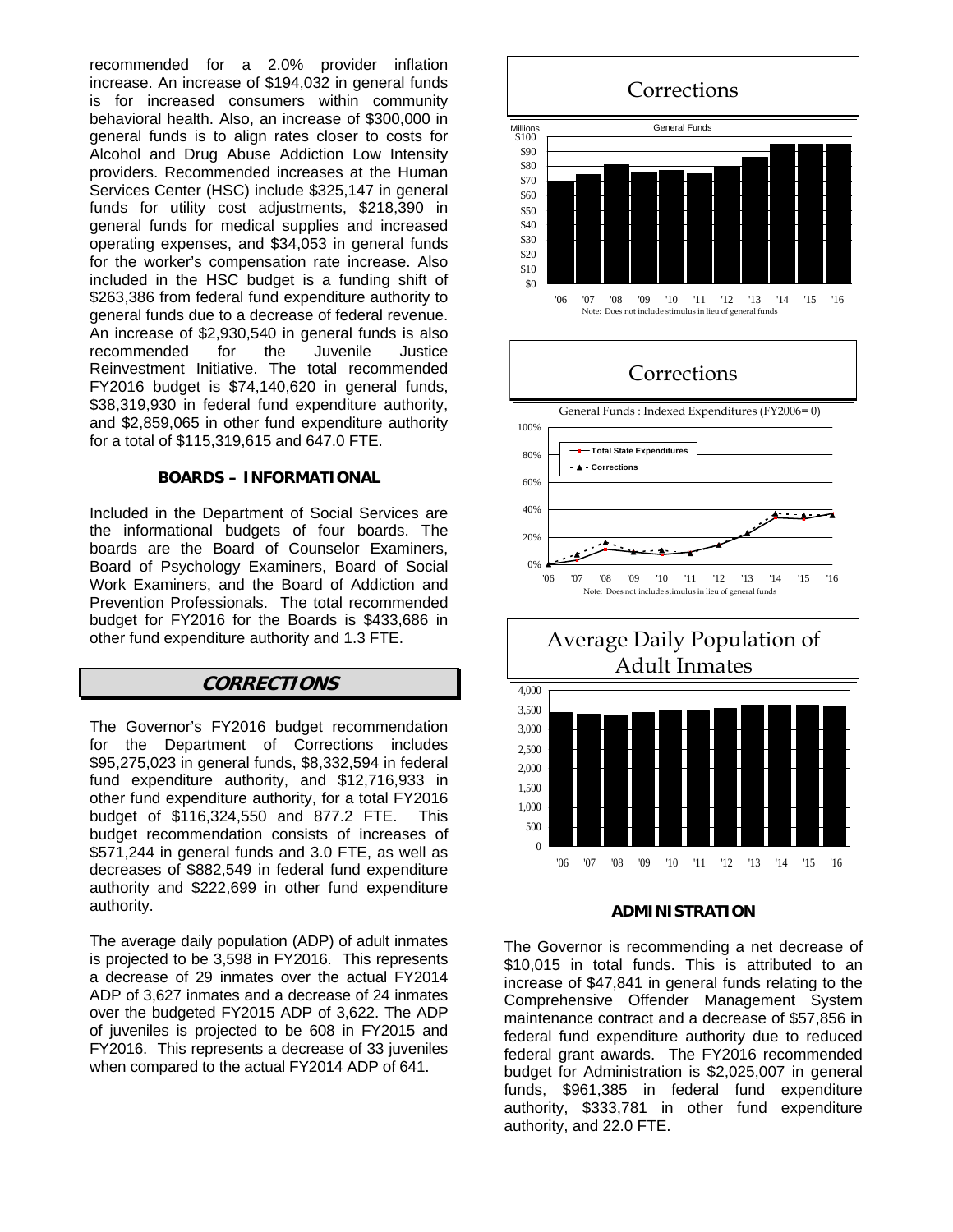### **MIKE DURFEE STATE PRISON**

The Governor is recommending a net increase of \$45,248 in total funds. Included in this budget are increases of \$98,554 in general funds for utilities and \$25,543 in general funds for clothing and bedding, as well as a decrease of \$127,283 in general funds for food services. The FY2016 recommended budget for Mike Durfee State Prison is \$15,861,495 in general funds, \$119,080 in federal fund expenditure authority, \$1,389,627 in other fund expenditure authority, and 210.0 FTE.

# **STATE PENITENTIARY**

The Governor is recommending a net increase of \$213,570 in total funds. Included in this budget are increases of \$165,771 and 4.0 FTE for Correctional Officers, \$117,701 in general funds for utilities, and \$73,197 for a unit pay differential within Restrictive Housing, as well as a decrease of \$112,107 in general funds for food services. The FY2016 recommended budget for the State Penitentiary is \$20,644,775 in general funds, \$595,803 in federal fund expenditure authority, \$1,252,106 in other fund expenditure authority, and 310.0 FTE.

# **WOMEN'S PRISON**

The Governor is recommending a net decrease of \$24,350 in total funds. Included in this budget is an increase of \$16,200 in general funds for utilities, as well as a decrease of \$43,082 in general funds for food services. The FY2016 recommended budget for the Women's Prison is \$4,957,548 in general funds, \$77,288 in federal fund expenditure authority, \$316,050 in other fund expenditure authority, and 70.0 FTE.

### **PHEASANTLAND INDUSTRIES**

The FY2016 recommended budget for Pheasantland Industries is \$6,047,394 in other fund expenditure authority and 14.0 FTE.

# **INMATE SERVICES**

The Governor is recommending a net increase of \$657,093 in total funds. Included in this budget is an increase of \$500,000 in general funds due to treating inmates with Hepatitis C, as well as an increase of \$136,404 in general funds for a maintenance contract associated with the Electronic Management Record System. Also included are decreases of \$243,940 in federal fund expenditure authority, \$113,283 in other fund expenditure authority, and 1.0 FTE due to an Adult Reentry grant expiring. The FY2016 recommended budget for Inmate Services is \$22,041,361 in general funds, \$127,751 in federal fund expenditure

authority, \$1,611,904 in other fund expenditure authority, and 24.0 FTE.

# **PAROLE SERVICES**

The Governor is recommending an increase of \$78,222 in general funds. Included in this budget are increases of \$28,722 in general funds for the Community Transition Program and \$20,000 in general funds for returning absconders. The FY2016 recommended budget for Parole Services is \$4,205,656 in general funds, \$990,137 in other fund expenditure authority, and 55.0 FTE.

# **JUVENILE COMMUNITY CORRECTIONS**

The Governor is recommending a net decrease of \$1,535,217 in total funds. Included in this budget are decreases of \$1,395,094 in general funds and \$603,285 in federal fund expenditure authority due to decreases in the juvenile average daily population. Also included is an increase of \$51,524 in general funds and a decrease of a like amount in federal fund expenditure authority due to the change in the Federal Medical Assistance Percentage (FMAP). The FY2016 recommended budget for Juvenile Community Corrections is \$15,688,394 in general funds, \$5,795,773 in federal fund expenditure authority, \$567,369 in other fund expenditure authority, and 47.5 FTE.

### **YOUTH CHALLENGE CENTER**

The Governor is recommending an increase of \$23,584 in general funds for a shift pay differential. The FY2016 recommended budget for the Youth Challenge Center is \$1,770,377 in general funds, \$14,942 in other fund expenditure authority, and 29.0 FTE.

### **PATRICK HENRY BRADY ACADEMY**

The Governor is recommending an increase of \$23,584 in general funds for a shift pay differential. The FY2016 recommended budget for the Patrick Henry Brady Academy is \$1,762,993 in general funds, \$14,280 in other fund expenditure authority, and 29.0 FTE.

### **STATE TREATMENT AND REHABILITATION ACADEMY**

The Governor is recommending a net decrease of \$20,884 in total funds. Included in this budget are increases of \$12,854 in general funds for a shift pay differential, \$13,500 in general funds for contract agreements, as well as a decrease of \$4,293 in general funds for food services. The FY2016 recommended budget for the State Treatment and Rehabilitation Academy is \$5,025,553 in general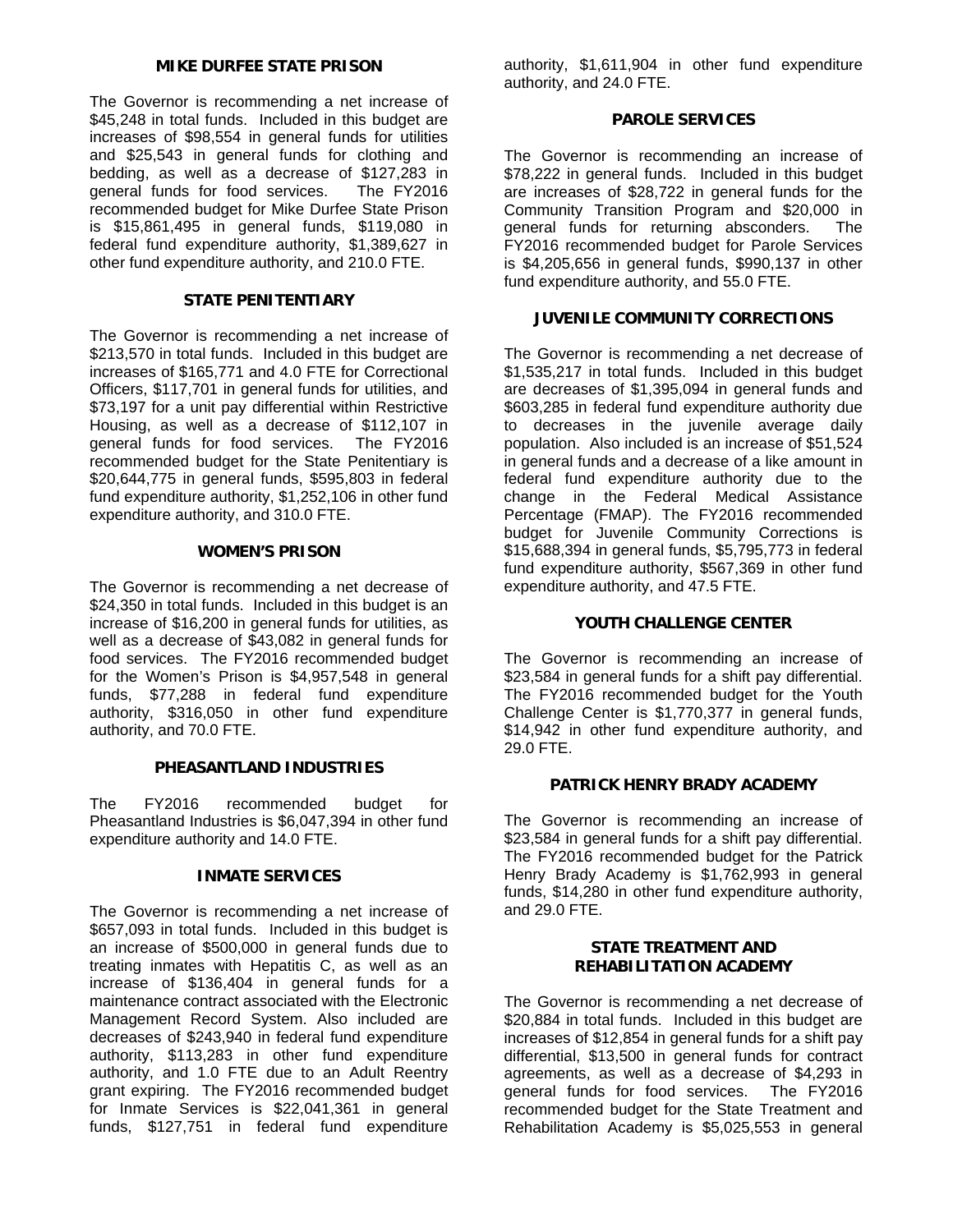funds, \$655,514 in federal fund expenditure authority, \$166,050 in other fund expenditure authority, and 45.7 FTE.

# **QUEST**

The Governor is recommending an increase of \$15,161 in general funds for a shift pay differential. The FY2016 recommended budget for QUEST is \$1,291,864 in general funds, \$13,293 in other fund expenditure authority, and 21.0 FTE.

# **AGRICULTURE; ENVIRONMENT AND NATURAL RESOURCES; AND, GAME, FISH, AND PARKS**

The budgets included in this category are the Department of Agriculture, Department of Environment and Natural Resources, and Department of Game, Fish, and Parks. General funds account for an increase of \$0.1 million out of the \$49.2 million in total ongoing general fund increases. This budget represents an increase of \$1.3 million out of the \$61.2 million in total ongoing fund increases for FY2016. In terms of the total ongoing state budget, this category is 1.2% of the general funds and 3.5% of the total ongoing funds, which amounts to \$150.3 million in total ongoing funding.



# Agriculture, Natural Resources and Game, Fish, and Parks

General Funds : Indexed Expenditures (FY2006 = 0)



# **AGRICULTURE**

The total recommended budget for the Department of Agriculture is \$44,710,309, consisting of \$6,667,233 in general funds, \$7,269,252 in federal fund expenditure authority, \$30,773,824 in other fund expenditure authority, and 225.9 FTE. The Governor is recommending total increases of \$5,325 in general funds and \$4,475 in federal fund expenditure authority, along with a decrease of \$1,364,200 in other fund expenditure authority.

# **OFFICE OF THE SECRETARY**

The total recommended budget for the Office of the Secretary is \$1,062,441, consisting of \$835,404 in general funds, \$58,124 in federal fund expenditure authority, \$168,913 in other fund expenditure authority, and 9.5 FTE.

# **AGRICULTURAL SERVICES AND ASSISTANCE**

The total recommended budget for Agricultural Services and Assistance includes \$1,896,786 in general funds, \$3,854,292 in federal fund expenditure authority, and \$3,083,100 in other fund expenditure authority, for a total budget of \$8,834,178 and 83.1 FTE

### **AGRICULTURAL DEVELOPMENT AND PROMOTION**

The Governor's recommended budget for Agricultural Development and Promotion is \$4,288,219, consisting of \$1,668,700 in general funds, \$1,696,593 in federal fund expenditure authority, \$922,926 in other fund expenditure authority, and 27.8 FTE.

# **ANIMAL INDUSTRY BOARD**

The total recommended budget for the Animal Industry Board is \$3,927,686 and 41.0 FTE. This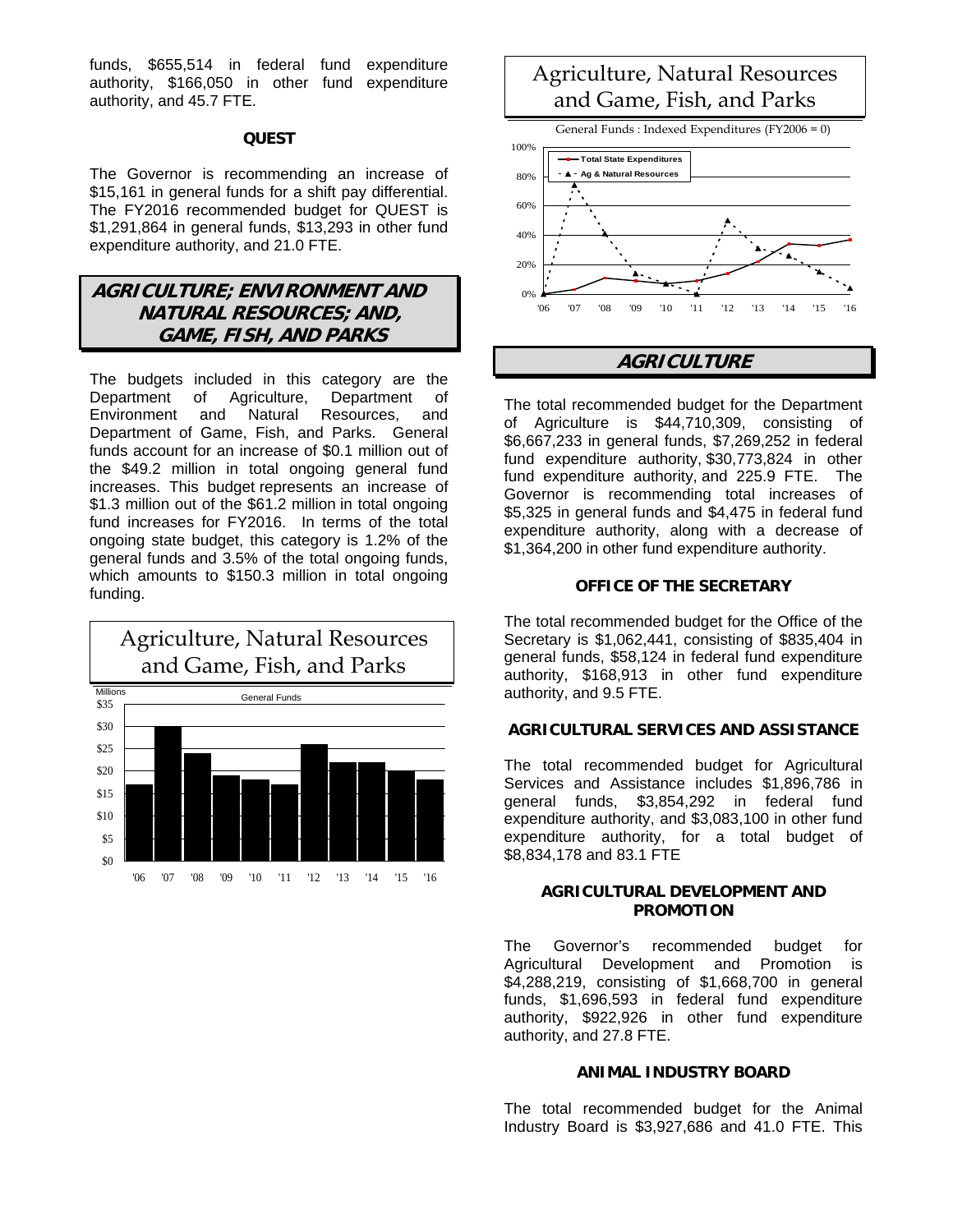budget is comprised of \$1,996,498 in general funds, \$1,660,243 in federal fund expenditure authority, and \$270,945 in other fund expenditure authority. This includes increases of \$5,325 in general funds and \$4,475 in federal fund expenditure authority for food safety programs and telecommunications expenses.

# **BOARDS AND COMMISSIONS – INFORMATIONAL**

The Agricultural Boards and Commissions are as follows: the American Dairy Association, the Wheat Commission, the Oilseeds Council, the Soybean Research and Promotion Council, the Brand Board, the Corn Utilization Council, the Board of Veterinary Medical Examiners, and the Pulse Crops Council. The total recommended budget for the Agricultural Boards and Commissions is \$23,536,486 in other fund expenditure authority and 45.0 FTE. The Governor is recommending increases in other fund expenditure authority of \$221,237 in the American Dairy Association, \$868,759 in the Wheat Commission, and \$61,072 in the Oilseeds Council. The Governor is also recommending decreases in other fund expenditure authority of \$2,751,485 in the Soybean Research and Promotion Council, \$30,239 in the Brand Board, and \$8,544 in the Pulse Crops Council. The total decrease in other fund expenditure authority for the boards and commissions is \$1,639,200.

# **STATE FAIR**

The total recommended budget for the State Fair is \$269,845 in general funds and \$2,791,454 in other fund expenditure authority for a total budget of \$3,061,299 and 19.5 FTE. This includes an increase of \$275,000 in other fund expenditure authority to reflect anticipated expenditures.

# **ENVIRONMENT AND NATURAL RESOURCES**

The total recommended budget for the Department of Environment and Natural Resources totals \$23,300,008 and consists of \$6,171,692 in general funds, \$7,876,965 in federal fund expenditure authority, \$9,251,351 in other fund expenditure authority, and 180.5 FTE.

# **FINANCIAL AND TECHNICAL ASSISTANCE**

The total recommended budget for Financial and Technical Assistance is \$5,497,369 and 56.5 FTE, consisting of \$2,363,458 in general funds, \$2,065,361 in federal fund expenditure authority, and \$1,068,550 in other fund expenditure authority.

### **ENVIRONMENTAL SERVICES**

The total recommended budget for Environmental Services is \$12,732,774 and 119.0 FTE, consisting of \$3,808,234 in general funds, \$5,811,604 in federal fund expenditure authority, and \$3,112,936 in other fund expenditure authority.

# **REGULATED RESPONSE FUND – INFORMATIONAL**

The Regulated Response Fund budget is informational and continuously appropriated with \$1,750,002 in other fund expenditure authority.

### **LIVESTOCK CLEANUP FUND – INFORMATIONAL**

The Livestock Cleanup Fund budget is informational and continuously appropriated with \$765,000 in other fund expenditure authority.

### **PETROLEUM RELEASE COMPENSATION**

The total recommended budget for Petroleum Release Compensation is \$2,554,863 in other fund expenditure authority and 5.0 FTE.

# **GAME, FISH, AND PARKS**

The total recommended budget for the Department of Game, Fish, and Parks totals \$82,296,805, including \$5,076,347 in general funds, \$26,121,681 in federal fund expenditure authority, \$51,098,777 in other fund expenditure authority, and 568.4 FTE. This budget reflects an overall increase of \$2,637,403, including increases of \$135,557 in general funds, \$2,583,093 in federal fund expenditure authority, and 1.0 FTE, and a decrease of \$81,247 in other fund expenditure authority.

### **ADMINISTRATION**

The total recommended budget for Administration includes \$946,064 in general funds, \$2,275,721 in other fund expenditure authority, and 20.1 FTE, for a total budget of \$3,221,785. This includes a decrease of \$2,030 in general funds resulting from changes in bond payments related to the Division of Wildlife's fish hatcheries. This recommendation also includes a decrease of \$1,124,475 of other fund expenditure authority and 5.0 FTE to reflect the movement of the License Office from the Division of Administration to the Division of Wildlife.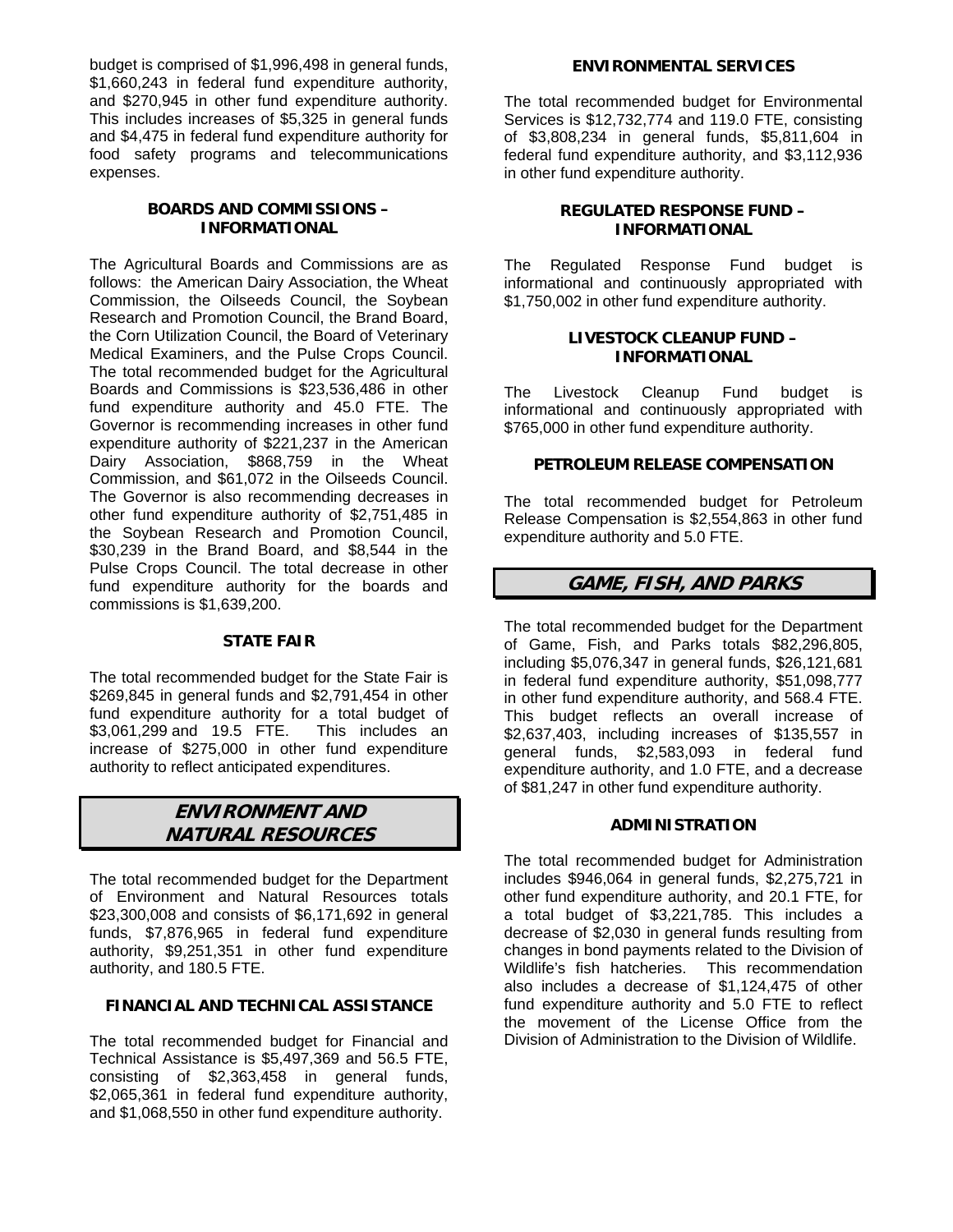### **WILDLIFE – INFORMATIONAL**

The total recommended budget for the Division of Wildlife is \$46,529,960, composed of \$17,286,759 in federal fund expenditure authority, \$29,243,201 in other fund expenditure authority, and 295.0 FTE. Included in this budget is an increase of \$1,205,509 in federal fund expenditure authority and a decrease of \$84,759 in other fund expenditure authority to align the budget with anticipated expenditures that include a Walk-In Area program, program spending for elk, bighorn sheep, and mountain goats, and machinery purchases. This also includes an increase of \$1,124,475 of other fund expenditure authority and 5.0 FTE to reflect the movement of the License Office from the Division of Administration to the Division of Wildlife.

# **WILDLIFE DEVELOPMENT AND IMPROVEMENT – INFORMATIONAL**

The total recommended budget for the Wildlife Development and Improvement Division is \$1,130,000, including \$868,750 in federal fund expenditure authority and \$261,250 in other fund expenditure authority. This includes decreases of \$225,000 in federal fund expenditure authority and \$157,000 in other fund expenditure authority to align the budget with anticipated costs from the capital development project list.

### **STATE PARKS AND RECREATION**

The total recommended budget for the Division of State Parks and Recreation is \$21,841,228 and 244.2 FTE, consisting of \$4,130,283 in general funds, \$3,401,559 in federal fund expenditure authority, and \$14,309,386 in other fund expenditure authority. This includes an increase of \$137,587 in general funds due to changes in bond payments related to the Custer State Park, the Angostura Recreation Area, the Cedar Shore Resort marina, and Good Earth State Park. A like amount of the State Parks and Recreation other funds are transferred into the general fund resulting in a net zero impact to the general fund. Increases of \$99,721 in federal fund expenditure authority, \$302,075 in other fund expenditure authority and 1.0 FTE are for daily operational functions within the statewide park system.

### **STATE PARKS AND RECREATION DEVELOPMENT AND IMPROVEMENT**

The total recommended budget for the State Parks and Recreation Development and Improvement Division is \$8,212,500, composed of \$4,388,613 in federal fund expenditure authority and \$3,823,887 in other fund expenditure authority. This includes an increase of \$1,558,863 in federal fund expenditure authority and a decrease of \$132,563 in other fund

expenditure authority to align the budget with anticipated costs from the capital development project list.

# **SNOWMOBILE TRAILS – INFORMATIONAL**

The total recommended budget for the Snowmobile Trails Program is \$1,361,332, consisting of \$176,000 in federal fund expenditure authority, \$1,185,332 in other fund expenditure authority, and 9.1 FTE. The Governor is recommending decreases of \$56,000 in federal fund expenditure authority and \$9,000 in other fund expenditure authority to reflect changes in the capital asset budget.

# **LEGISLATURE, UNIFIED JUDICIAL SYSTEM, PUBLIC UTILITIES COMMISSION, AND ELECTED OFFICIALS**

The budgets included in this category are the Legislature, Unified Judicial System, Public Utilities Commission, Office of the Attorney General, Secretary of State, School and Public Lands, Office of the State Auditor, and Office of the State Treasurer. General funds account for an increase of \$1.8 million out of the \$49.2 million in total ongoing increases. This budget represents a \$1.7 million increase out of the \$61.2 million in total ongoing fund increases for FY2016. In terms of the total ongoing state budget, this category is 4.5% of the general funds and 2.7% of the total ongoing funds, which amounts to \$118.1 million in total ongoing funding.

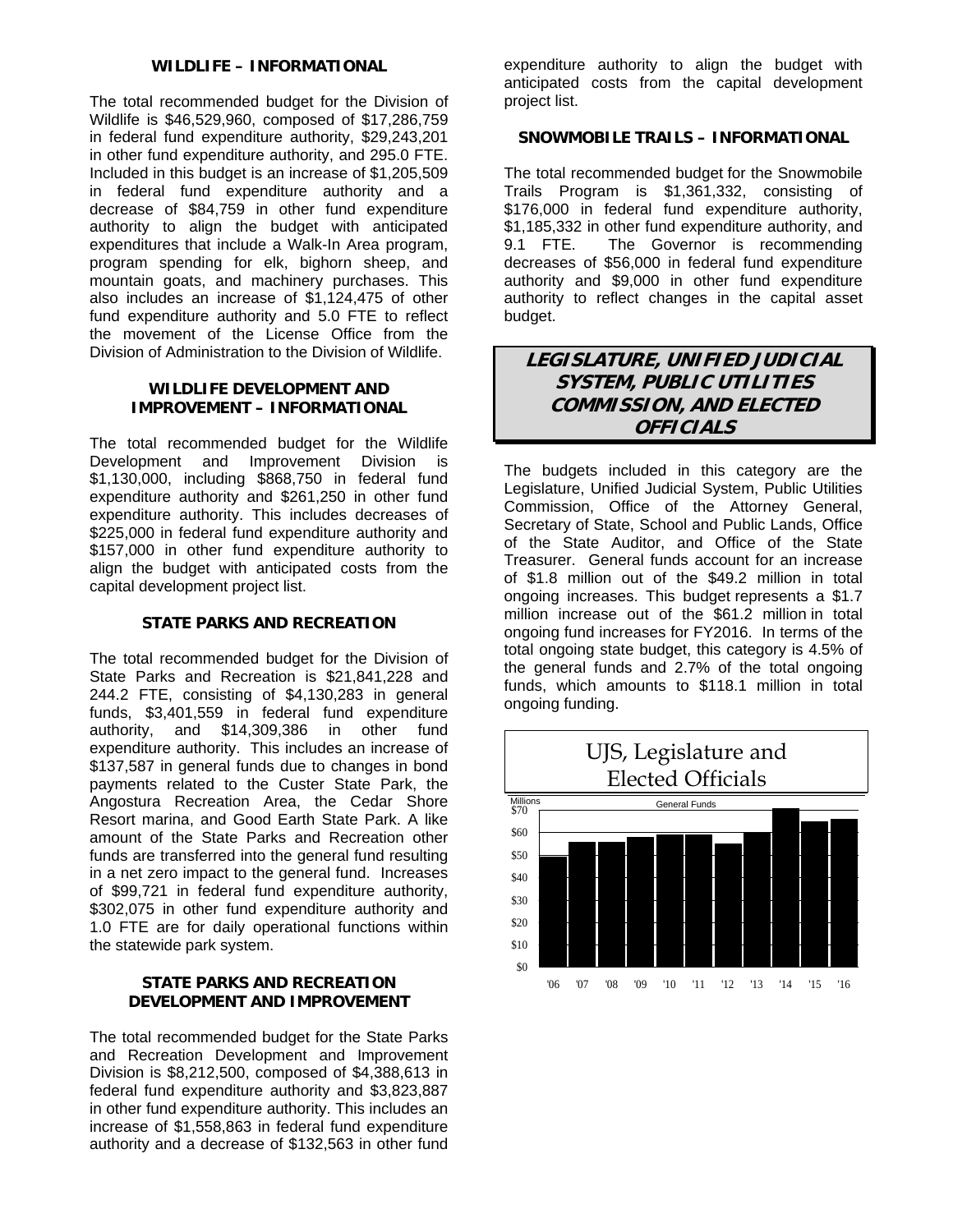# UJS, Legislature and Elected Officials

General Funds : Indexed Expenditures (FY2006= 0)



# **LEGISLATURE**

The FY2016 budget for the Legislature is \$9,184,811 in general funds, \$6,000 in other fund expenditure authority, and 70.3 FTE.

The Legislative Research Council's budget includes a decrease of \$29,000 in other fund expenditure authority. The overall FY2016 budget for the Legislative Research Council is \$5,724,065 in general funds, \$6,000 in other fund expenditure authority, and 31.3 FTE.

A general fund increase of \$82,340 for the Auditor General is recommended to meet the anticipated needs for ongoing costs related to salaries and benefits. The overall FY2016 budget for Legislative Audit is \$3,460,746 in general funds and 39.0 FTE.

# **UNIFIED JUDICIAL SYSTEM**

The Governor's recommended changes for the Unified Judicial System include increases of \$1,101,665 in general funds, \$31,818 in federal fund expenditure authority, and 7.3 FTE, as well as a decrease of \$2,201,483 in other fund expenditure authority.

This recommendation includes increases of \$676,471 in general funds, \$31,818 in federal fund expenditure authority, \$3,000 in other fund expenditure authority, and 7.0 FTE for Drug/DUI Courts. This consists of 1.0 FTE for a Magistrate Judge, 3.0 FTE for Court Services Officers, 2.0 FTE for Drug/DUI Court Coordinators, and 1.0 FTE for a Drug/DUI Court Specialist. Also recommended is an increase of \$85,805 in general funds and a decrease of a like amount in other fund expenditure authority to move towards structurally balancing the Law Enforcement Officers Training Fund. Increases of \$18,769 in general funds and \$701 in federal fund expenditure authority are for a 2.0% provider inflation increase. Also, a decrease of

\$2,118,678 in other fund expenditure authority is primarily due to reduced contractual services.

The total recommended budget for the Unified Judicial System is \$50,604,595, consisting of \$40,553,814 in general funds, \$785,081 in federal fund expenditure authority, \$9,265,700 in other fund expenditure authority, and 571.7 FTE.

# **PUBLIC UTILITIES COMMISSION**

The total recommended budget for the Public Utilities Commission is \$4,363,184, consisting of \$555,963 in general funds, \$330,588 in federal fund expenditure authority, \$3,476,633 in other fund expenditure authority, and 31.2 FTE. This includes a decrease of 3.0 FTE and \$221,637 in American Recovery and Reinvestment Act (ARRA) federal fund expenditure authority which is no longer needed. Also included is an increase of \$20,419 in other fund expenditure authority for Do Not Call activities.

# **ATTORNEY GENERAL**

The Governor's FY2016 budget recommendation for the Office of the Attorney General consists of \$10,567,088 in general funds, \$4,279,116 in federal fund expenditure authority, and \$9,238,087 in other fund expenditure authority, for a total FY2016 budget of \$24,084,291 and 178.0 FTE. This budget recommendation includes increases of \$645,885 in general funds and 1.0 FTE, as well a decrease of \$521,996 in other fund expenditure authority.

# **LEGAL SERVICES**

The FY2016 recommended budget for the Legal Services Program is \$8,076,353 in total funds and 68.0 FTE. Included in this budget recommendation are increases of \$101,425 in general funds and 1.0 FTE for an attorney to assist county and local jurisdictions with violent crime and drug prosecutions.

### **CRIMINAL INVESTIGATION**

The FY2016 recommended budget for the Department of Criminal Investigation is \$13,385,400 in total funds and 93.5 FTE. Included in this budget is an increase of \$257,041 in general funds and a decrease of a like amount in other fund expenditure authority to move towards structurally balancing the Law Enforcement Officers Training Fund.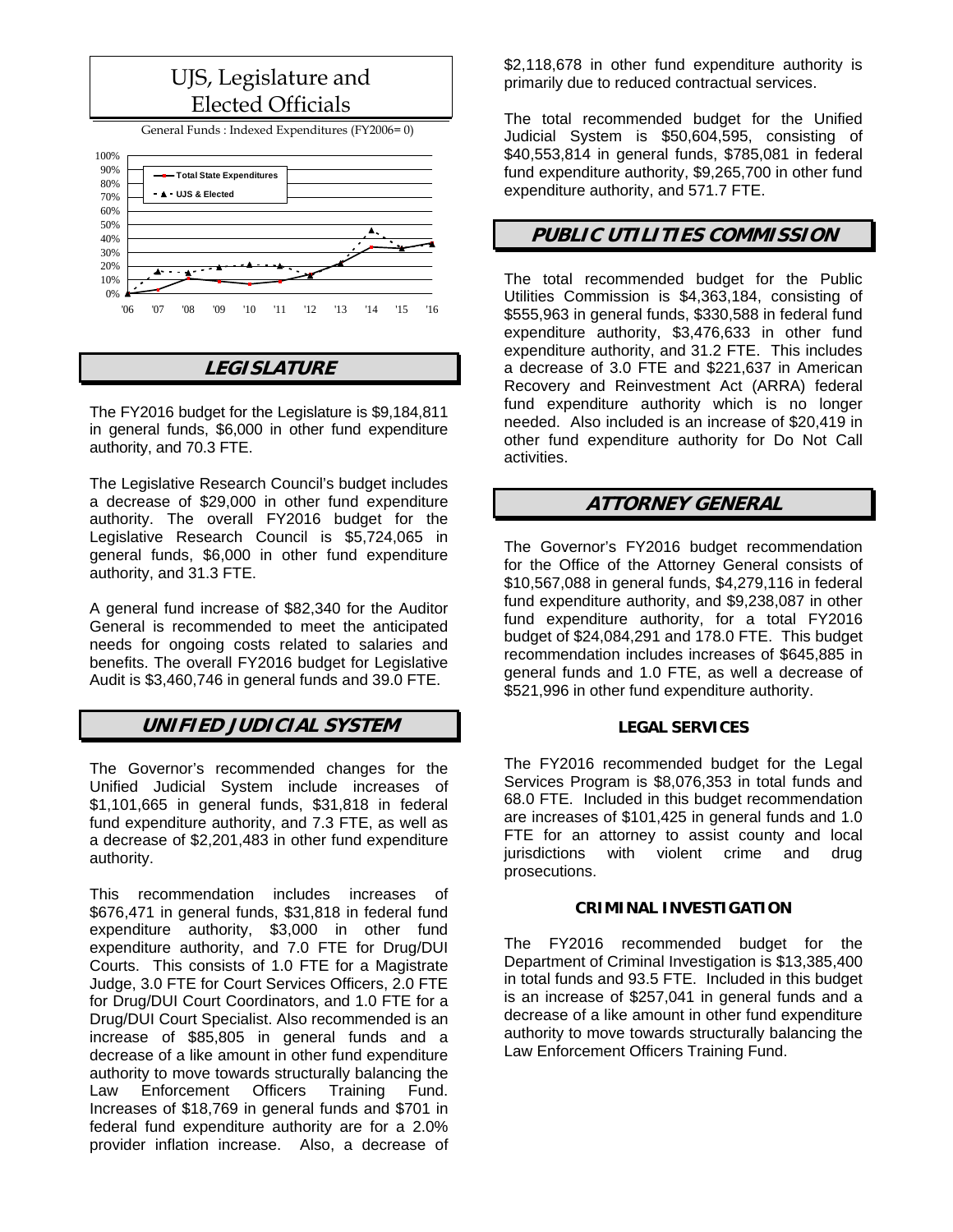# **LAW ENFORCEMENT TRAINING**

The FY2016 recommended budget for the Law Enforcement Training Program is \$2,148,210 in total funds and 11.5 FTE. Included in this budget is an increase of \$264,955 in general funds and a decrease of a like amount in other fund expenditure authority to move towards structurally balancing the Law Enforcement Officers Training Fund.

# **911 TRAINING**

The FY2016 recommended budget for the 911 Training Program is \$220,061 in total funds and 2.0 FTE.

# **INSURANCE FRAUD UNIT - INFORMATIONAL**

The FY2016 budget for the Insurance Fraud Unit is \$254,267 in total funds and 3.0 FTE.

# **SECRETARY OF STATE**

The Governor's recommendation for the Secretary of State's FY2016 budget is \$962,591 in general funds, \$3,148,284 in federal fund expenditure authority, \$478,529 in other fund expenditure authority, and 15.6 FTE.

# **SCHOOL AND PUBLIC LANDS**

The Governor's recommendation for the FY2016 School and Public Lands' budget is \$536,026 in general funds, \$325,000 in other fund expenditure authority, and 6.0 FTE.

# **STATE AUDITOR**

The Governor's recommendation for the State Auditor's FY2016 budget is \$1,213,958 in general funds, \$100,000 in other fund expenditure authority, and 16.0 FTE.

# **STATE TREASURER**

The total recommended FY2016 budget is \$23,133,603, consisting of \$522,864 in general funds, \$22,610,739 in other fund expenditure authority, and 41.3 FTE. This includes a total increase of \$2,817,046 in other fund expenditure authority and 2.3 FTE.

### **TREASURY MANAGEMENT**

The total budget within Treasury Management is \$522,864 in general funds and 5.2 FTE for FY2016.

### **UNCLAIMED PROPERTY - INFORMATIONAL**

The total recommended budget for Unclaimed Property is \$5,797,117 in other fund expenditure authority and 3.8 FTE. This includes an increase of \$1,502,342 in other fund expenditure authority to align the budget with anticipated expenditures for claim payments and capital outlay expenses.

# **INVESTMENT OF STATE FUNDS**

The Governor is recommending an increase of \$517,900 in other fund expenditure authority and 2.3 FTE within Investment of State Funds for the South Dakota Investment Council (SDIC). This includes \$147,454 in other fund expenditure authority and 2.0 FTE for two entry level investment positions. This represents the second step to add six new positions over several years in accordance with the SDIC's long term plan. The remaining expenditure authority and 0.3 FTE is for promotional development and salary adjustments, for a part-time attorney to continue legal services needed by the SDIC, and miscellaneous adjustments to align the budget with anticipated expenses. The total recommended budget for the Investment of State Funds is \$7,670,336 in other fund expenditure authority and 32.3 FTE.

# **PERFORMANCE BASED COMPENSATION**

The Governor is recommending an increase of \$796,804 in other fund expenditure authority within Performance Based Compensation for the SDIC. The total recommended budget for the Performance Based Compensation is \$9,143,286 in other fund expenditure authority.

# **REMAINDER OF STATE GOVERNMENT**

The budgets included in this category are the Departments of Executive Management, Military, Veterans' Affairs, Revenue, Tourism, Tribal Relations, Transportation, Labor and Regulation, and Public Safety. General funds account for an increase of \$14.1 million out of the \$49.2 million in total ongoing increases. This budget represents an increase of \$45.9 million out of the \$61.2 million in total ongoing fund increases for FY2016. Included in this category is the Employee Compensation pool budgeted in Executive Management, totaling \$11.1 million in general funds and \$28.8 million in total funds. In terms of the total ongoing state budget, this category is 4.3% of the general funds and 25.0% of the total ongoing funds, which amounts to \$1.1 billion in total ongoing funding.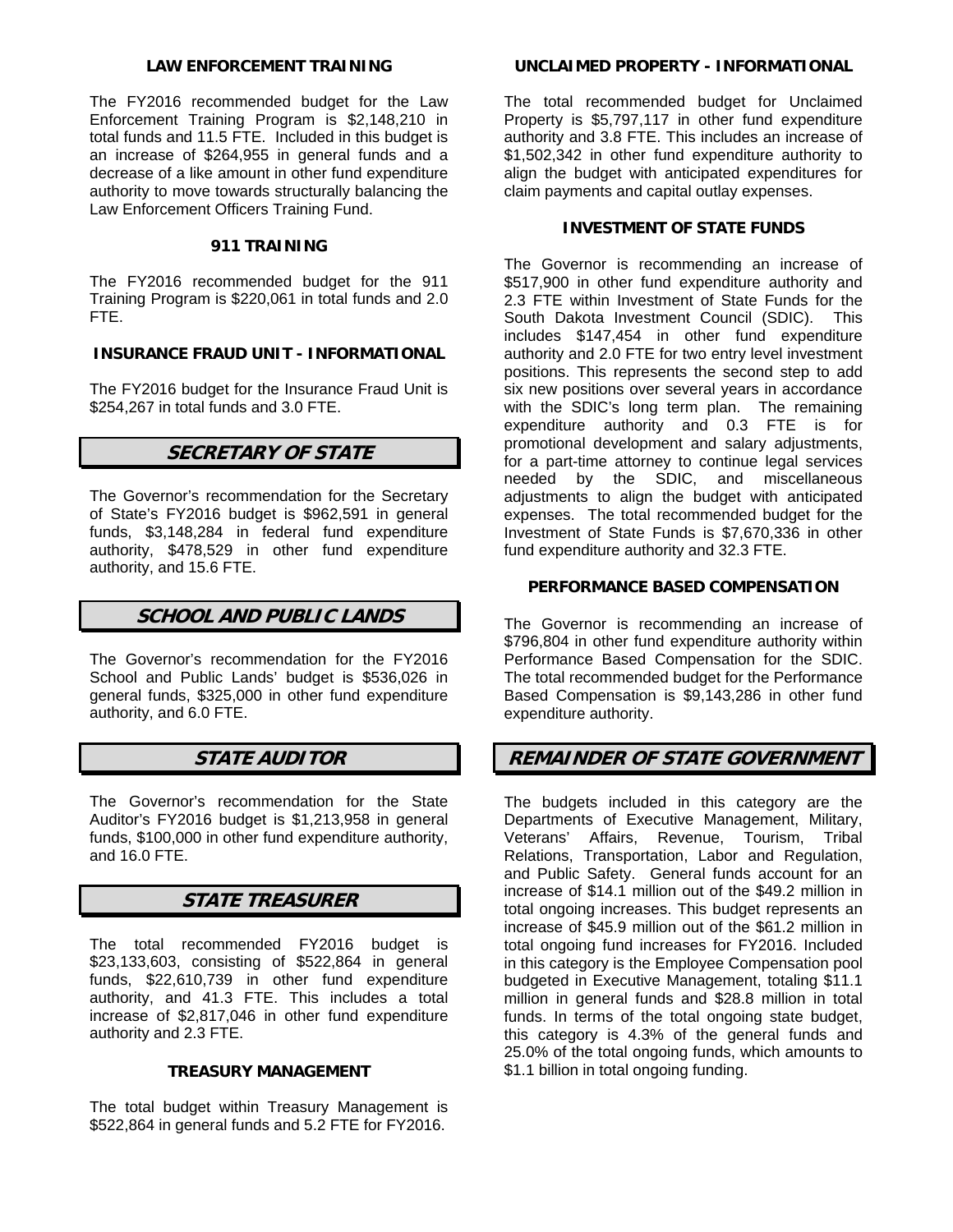



# **EXECUTIVE MANAGEMENT**

The Governor's recommendation for the Department of Executive Management includes increases of \$14,999,414 in general funds, \$5,396,653 in federal fund expenditure authority, \$9,610,253 in other fund expenditure authority, and 23.0 FTE. The total FY2016 budget includes \$45,883,696 in general funds, \$22,746,425 in federal fund expenditure authority, \$153,658,576 in other fund expenditure authority, and 831.6 FTE.

### **GOVERNOR'S OFFICE**

The total recommended budget for the Governor's Office including the Lt. Governor is \$2,326,105 in general funds, \$278,621 in federal fund expenditure authority, and 22.0 FTE.

## **OFFICE OF ECONOMIC DEVELOPMENT**

The Governor's total recommended FY2016 budget is \$6,363,143 in general funds, \$13,823,659 in federal fund expenditure authority, \$48,651,796 in other fund expenditure authority, and 140.6 FTE. This includes a decrease of \$100,000 in federal fund expenditure authority along with an increase of

\$6,656,520 in other fund expenditure authority. This recommendation includes an increase of \$1,607,971 in other fund expenditure authority due to changes in the Governor's House program. A federal program being decreased, increases in insurance, and increases in the staff workloads result in a net increase of \$270,886 in other fund expenditure authority along with a decrease of \$100,000 in federal fund expenditure authority in the South Dakota Housing Authority budget. Also recommended is an increase of \$2,677,683 in other fund expenditure authority to reflect anticipated expenses for various construction projects for the South Dakota Science and Technology Authority.

An increase of \$2,100,000 in other fund expenditure authority is to align the Building South Dakota budget with anticipated disbursements.

### **BUREAU OF FINANCE AND MANAGEMENT**

The total recommended FY2016 budget is \$17,711,651 in general funds, \$6,469,142 in federal fund expenditure authority, \$22,645,494 in other fund expenditure authority, and 42.0 FTE. This includes increases of \$11,799,858 in general funds, \$6,468,401 in federal fund expenditure authority, \$10,984,392 in other fund expenditure authority, and 2.0 FTE. Increases of 2.0 FTE and \$165,707 in other fund expenditure authority are recommended for an aggressive initiative to complete the comprehensive annual financial reports within a required 6-month timeframe. A general fund decrease of \$530,000 is attributable to the Bureau of Finance and Management's sale-leaseback payment schedule.

The Governor recommends net increases to the employee compensation pool for state employees of \$11,134,753 in general funds, \$5,569,406 in federal fund expenditure authority, and \$12,084,389 in other fund expenditure authority. Also recommended are increases to the bureau billings pool of \$603,058 in general funds, \$513,792 in federal fund expenditure authority, and \$1,544,347 in other fund expenditure authority to be distributed to agency budgets. Also, increases to the captive insurance pool of \$592,982 in general funds, \$385,944 in federal fund expenditure authority, and \$751,224 in other fund expenditure authority are due to the implementation of a captive insurance plan and will also be distributed to agencies.

An increase of \$169,329 in other fund expenditure authority is recommended for financial systems software maintenance. Decreases in other fund expenditure authority of \$88,958 for the South Dakota Building Authority and \$47,537 for the Health and Educational Facilities Authority are to align the budget with anticipated expenditures.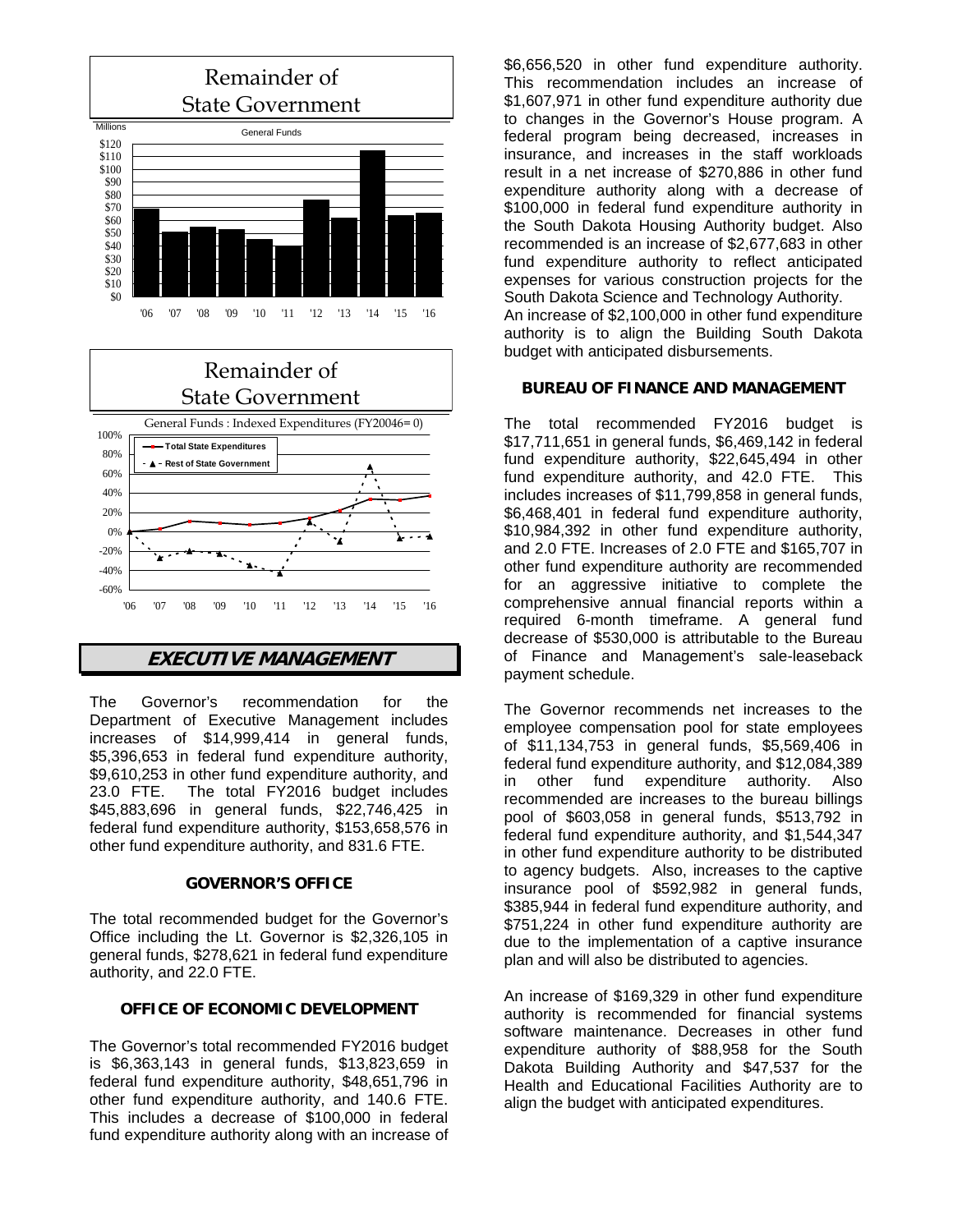### **BUREAU OF ADMINISTRATION**

The Governor recommends an increase of \$3,199,556 in general funds and a decrease of \$1,518,172 in other fund expenditure authority. This recommendation includes an increase of \$3,239,806 in general funds for the maintenance and repair (M&R) of state buildings. This is the third year of a four year plan to reach an M&R budget which is 2% of the replacement value of the buildings. A decrease of \$1,600,000 in other fund expenditure authority is due to the end of the Statewide M&R fund. A decrease of \$40,250 in general funds are for the Bureau of Administration's sale-leaseback payments. An increase of \$81,828 in other fund expenditure authority is recommended for increased utility costs based on estimates for the Capital Complex. The FY2016 recommended budget is \$12,551,140 in general funds, \$500,000 in federal fund expenditure authority, \$30,016,452 in other fund expenditure authority, and 163.0 FTE.

# **BUREAU OF INFORMATION AND TELECOMMUNICATIONS**

The Governor recommends increases of \$2,380,750 in other fund expenditure authority and 18.0 FTE, along with a decrease of \$520,783 in federal fund expenditure authority. An increase of \$575,000 in other fund expenditure authority is recommended to allow BIT to purchase Microsoft Core and Remote Desktop Client Access Licenses for all state government users. Increases of \$1,444,600 in other fund expenditure authority and 16.0 FTE are for additional specialty application developers. An additional 4.0 FTE and \$361,150 in other fund expenditure authority are for data center staff to support the work being completed by the additional development staff. A decrease of \$520,783 in federal fund expenditure authority and 2.0 FTE is related to the completion of the American Recovery and Reinvestment Act Broadband Mapping grant. The Governor's total recommended FY2016 budget for the Bureau of Information and Telecommunications is \$6,668,898 in general funds, \$1,625,003 in federal fund expenditure authority, \$45,555,492 in other fund expenditure authority, and 390.5 FTE.

### **BUREAU OF HUMAN RESOURCES**

The Governor recommends an increase of 3.0 FTE along with decreases of \$450,965 in federal fund expenditure authority and \$8,893,237 in other fund expenditure authority. Increases of \$167,119 in other fund expenditure authority and 3.0 FTE is for a compensation specialist, trainer, and management analyst to assist in the conversion and ongoing support of the new state compensation system. Decreases of \$450,965 in federal fund expenditure authority and \$9,060,356 in other fund expenditure authority are due to the end of the Risk Pool. The total FY2016 budget consists of \$262,759 in general funds, \$50,000 in federal fund expenditure authority, \$6,789,342 in other fund expenditure authority, and 73.5 FTE.

# **MILITARY**

The Governor's FY2016 budget recommendation for the Department of Military includes \$4,014,748 in general funds, \$19,109,162 in federal fund expenditure authority, \$28,602 in other fund expenditure authority, and 104.4 FTE. The budget reflects increases of \$255,127 in general funds and \$996,531 in federal fund expenditure authority.

# **OFFICE OF THE ADJUTANT GENERAL**

The Governor's FY2016 budget recommendation for the Office of the Adjutant General includes \$919,493 in general funds, \$10,306 in federal fund expenditure authority, \$28,544 in other fund expenditure authority, and 5.3 FTE.

# **ARMY GUARD**

The Governor's recommendation for the Army Guard includes increases of \$246,297 in general funds and \$970,042 in federal fund expenditure authority. The Governor is recommending increases of \$209,800 in general funds and \$839,196 in federal fund expenditure authority for statewide maintenance and repair (M&R) on South Dakota National Guard armories. This is the third year of a four year plan to reach an M&R budget which is 2% of the replacement value of the buildings. The remainder of the increases due to utilities costs. The overall FY2016 budget for the Army Guard division is \$16,480,302 in total funds and 52.1 FTE.

### **AIR GUARD**

The Governor's FY2016 budget recommendation is \$424,178 in general funds and \$5,289,689 in federal fund expenditure authority. The increases of \$8,830 in general funds and \$26,489 in federal fund expenditure authority are for increased utility rates. The overall FY2016 budget for the Air Guard division is \$5,713,867 in total funds and 47.0 FTE.

# **VETERANS' AFFAIRS**

The Governor's FY2016 budget recommendation for the Department of Veterans' Affairs includes \$2,402,868 in general funds, \$1,315,630 in federal fund expenditure authority, and \$5,943,245 in other fund expenditure authority, for a total of \$9,661,743 and 105.7 FTE. This budget recommendation consists of a decrease of \$1,451,277 in general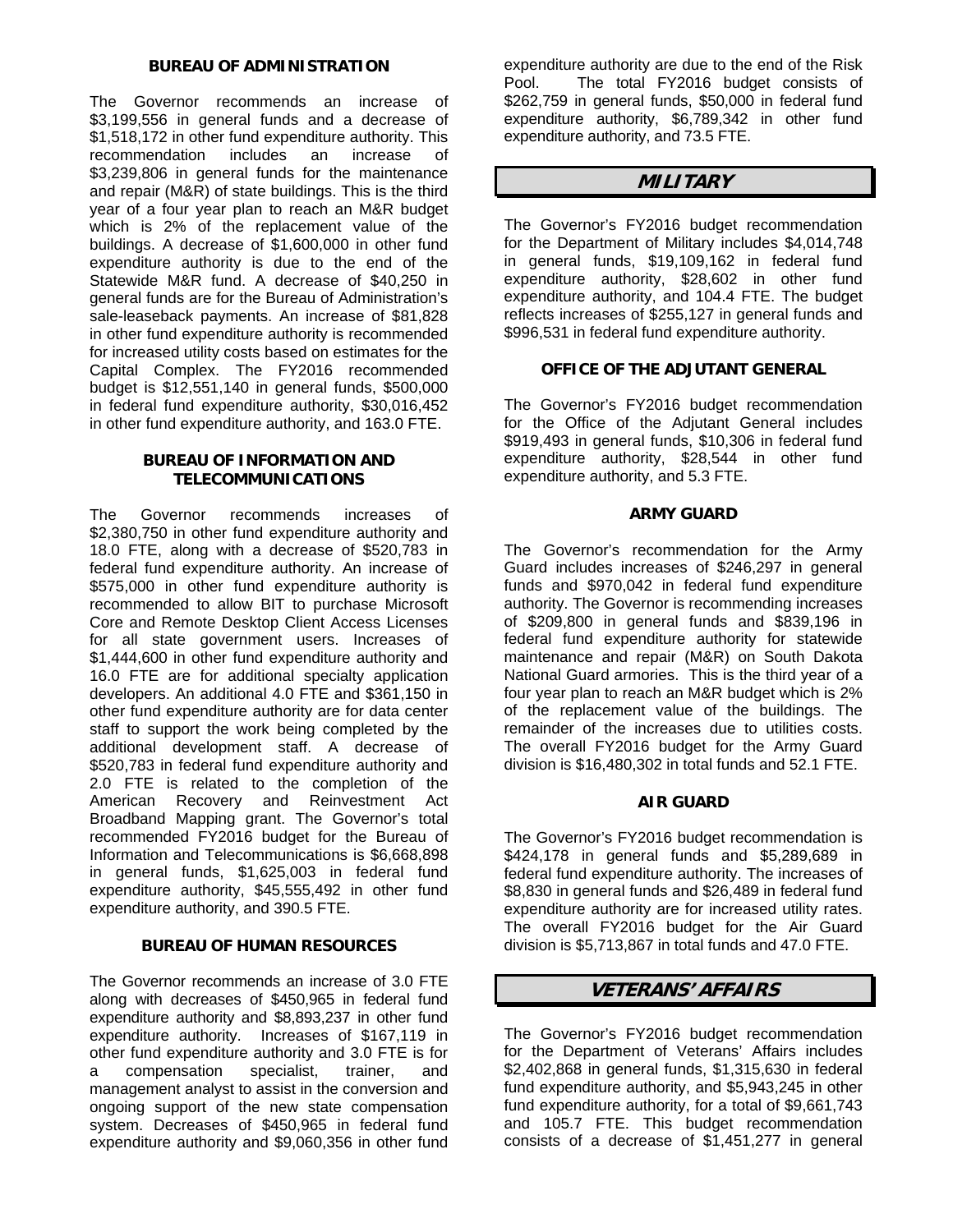funds and increases of \$174,986 in federal fund expenditure authority and \$186,920 in other fund expenditure authority.

# **VETERANS' BENEFITS AND SERVICES**

The recommended FY2016 budget for Veterans' Benefits and Services is \$1,418,701 in general funds, \$265,553 in federal fund expenditure authority, and \$61,000 in other fund expenditure authority. Included in this budget recommendation is an increase of \$3,750 in general funds related to the County Veterans Service Officers program. The overall FY2016 budget for Veterans' Benefits and Services is \$1,745,254 in total funds and 20.0 FTE.

# **STATE VETERANS' HOME**

The Governor's recommendation for the State Veterans' Home includes a decrease of \$1,455,027 in general funds and increases of \$174,986 in federal fund expenditure authority and \$186,920 in other fund expenditure authority. The Governor is recommending a decrease of \$1,589,069 in general funds which was related to the bond payment for the new State Veterans' Home construction in Hot Springs. The overall FY2016 budget for the State Veterans' Home is \$7,916,489 in total funds and 85.7 FTE.

# **REVENUE**

The Governor's recommended FY2016 budget for the Department of Revenue totals \$73,638,880, consisting of \$1,228,995 in general funds, \$72,409,885 in other fund expenditure authority, and 248.5 FTE. The Governor is recommending total increases of \$60,594 in general funds, \$1,307,125 in other fund expenditure authority, and 1.0 FTE for the Department.

# **SECRETARIAT**

The total FY2016 Governor's recommended budget for the Secretariat division consists of \$3,558,148 in other fund expenditure authority and 28.0 FTE.

### **BUSINESS TAX**

The total FY2016 Governor's recommended budget for Business Tax consists of \$4,319,774 in other fund expenditure authority and 57.5 FTE.

### **MOTOR VEHICLES**

The total FY2016 Governor's recommended budget for Motor Vehicles consists of \$8,642,597 in other fund expenditure authority and 46.0 FTE. An increase of \$1,017,000 in other fund expenditure

authority will pay for costs related to the new license plate production. An increase of \$268,000 in other fund expenditure authority is recommended for postage and mailing service costs for the Plate on Demand system, which allows direct shipment of license plates to citizens without having to drive to The total recommended increase for Motor Vehicles is \$1,285,000 in other fund expenditure authority.

### **PROPERTY AND SPECIAL TAXES**

The total FY2016 Governor's recommended budget for Property and Special Taxes consists of \$1,228,995 in general funds and 15.0 FTE. Increases of \$49,229 and 1.0 FTE are for an additional revenue agent in the special taxes area to address the increase in current licenses and anticipated new licenses related to direct wine shipments. An increase of \$11,365 in general funds is due to the reclassification of a position within the division. The total recommended increase for FY2016 is \$60,594 in general funds and 1.0 FTE.

# **AUDITS**

The total FY2016 Governor's recommended budget consists of \$4,424,253 in other fund expenditure authority and 55.0 FTE. An increase of \$22,125 in other fund expenditure authority is to align the travel budget with anticipated expenses for FY2016 including new lodging rates.

### **LOTTERY**

The total FY2016 Governor's recommended budget for Lottery is \$40,855,689 of other fund expenditure authority and 31.0 FTE.

### **COMMISSION ON GAMING – INFORMATIONAL**

The total FY2016 Governor's recommended budget for the Commission on Gaming is \$10,609,424 in other fund expenditure authority and 16.0 FTE.

# **TOURISM**

The Governor's recommended budget for the Department of Tourism consists of \$1,939,058 in general funds, \$1,808,585 in federal fund expenditure authority, \$17,224,473 in other fund expenditure authority, and 72.0 FTE.

### **TOURISM**

The Tourism budget is funded by revenues generated from Deadwood Gaming, a gross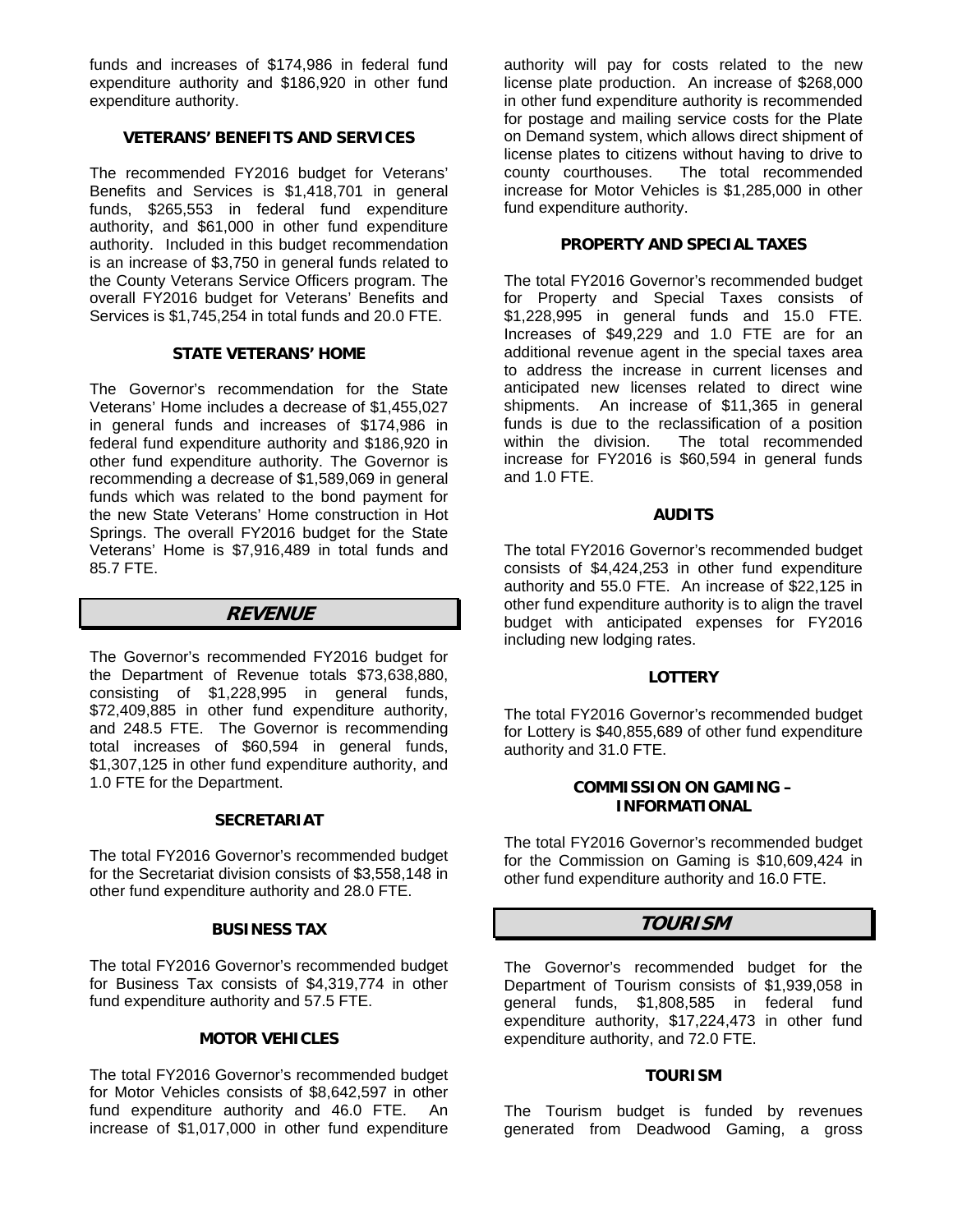receipts tax on hotel rooms and other tourist activities, and the Co-op Revolving Fund. The total FY2016 recommended budget consists of \$13,655,321 in other fund expenditure authority and 25.0 FTE.

#### **ARTS**

The total recommended FY2016 Arts budget consists of \$878,000 in federal fund expenditure authority, \$821,821 in other fund expenditure authority, and 3.0 FTE.

#### **HISTORY**

The total recommended FY2016 History budget consists of \$1,939,058 in general funds, \$930,585 in federal fund expenditure authority, \$2,747,331 in other fund expenditure authority, and 44.0 FTE.

# **TRIBAL RELATIONS**

The Governor's recommended change to the FY2016 budget consists of an increase of \$5,000 in general funds along with decreases of \$100,000 in federal fund expenditure authority and \$80,000 in other fund expenditure authority. This includes an increase of \$5,000 in general funds related to the Juvenile Justice Reinvestment Initiative. The decreases in federal and other fund expenditure authority are recommended as this budgeted expenditure authority is not needed. The total recommended FY2016 budget for the Department of Tribal Relations budget is \$442,451 in general funds, \$20,000 in other fund expenditure authority, and 5.0 FTE.

# **TRANSPORTATION**

The recommended FY2016 budget for the Department of Transportation is \$615,715,814 consisting of \$524,954 in general funds, \$389,390,750 in federal fund expenditure authority, \$225,800,110 in other fund expenditure authority, and 1,026.3 FTE. The FY2016 budget includes increases of \$8,686,089 in federal fund expenditure authority and \$5,600,000 in other fund expenditure authority.

### **GENERAL OPERATIONS**

The Governor's total FY2016 recommended budget for General Operations includes \$524,954 in general funds, \$42,321,877 in federal fund expenditure authority, \$149,705,825 in other fund expenditure authority, and 1,026.3 FTE. This includes increases of \$8,686,089 in federal fund expenditure authority and \$5,600,000 in other fund expenditure authority for railroad projects.

### **CONSTRUCTION CONTRACTS - INFORMATIONAL**

The total budget for Construction Contracts is \$423,163,158, consisting of \$347,068,873 in federal fund expenditure authority and \$76,094,285 in other fund expenditure authority. The Construction Contracts division makes up 69% of the Department of Transportation's budget.

# **LABOR & REGULATION**

The Governor's FY2016 recommendation for the Department of Labor and Regulation is \$1,451,741 in general funds, \$37,698,661 in federal fund expenditure authority, and \$13,952,438 in other fund expenditure authority, for \$53,102,840 in total funds and 484.7 FTE. This includes increases of \$166,391 in general funds and \$73,000 in other expenditure authority.

## **ADMINISTRATION**

The recommended budget is \$605,033 in general funds, \$18,943,818 in federal fund expenditure authority, and \$239,157 in other fund expenditure authority. The FY2016 budget for Administration is \$19,788,008 in total funds and 53.5 FTE.

#### **UNEMPLOYMENT INSURANCE**

The recommended FY2016 budget is \$5,698,124 in federal fund expenditure authority and 92.0 FTE.

#### **EMPLOYMENT SERVICES**

The recommended budget is \$166,391 in general funds, \$11,856,569 in federal fund expenditure authority, and 184.0 FTE. This includes an increase of \$166,391 in general funds for the Dakota Roots program.

### **STATE LABOR LAW ADMINISTRATION**

The total recommended budget is \$680,317 in general funds, \$460,951 in federal fund expenditure authority, \$481,471 in other fund expenditure authority, and 19.0 FTE.

### **PROFESSIONAL AND OCCUPATIONAL LICENSING - INFORMATIONAL**

This division is comprised of the informational budgets of nine professional and occupational licensing boards including: Board of Accountancy, Board of Barber Examiners, Commission, Plumbing Commission, Board of Technical Professions, the Electrical Commission, the Abstractors Board of Examiners, the Real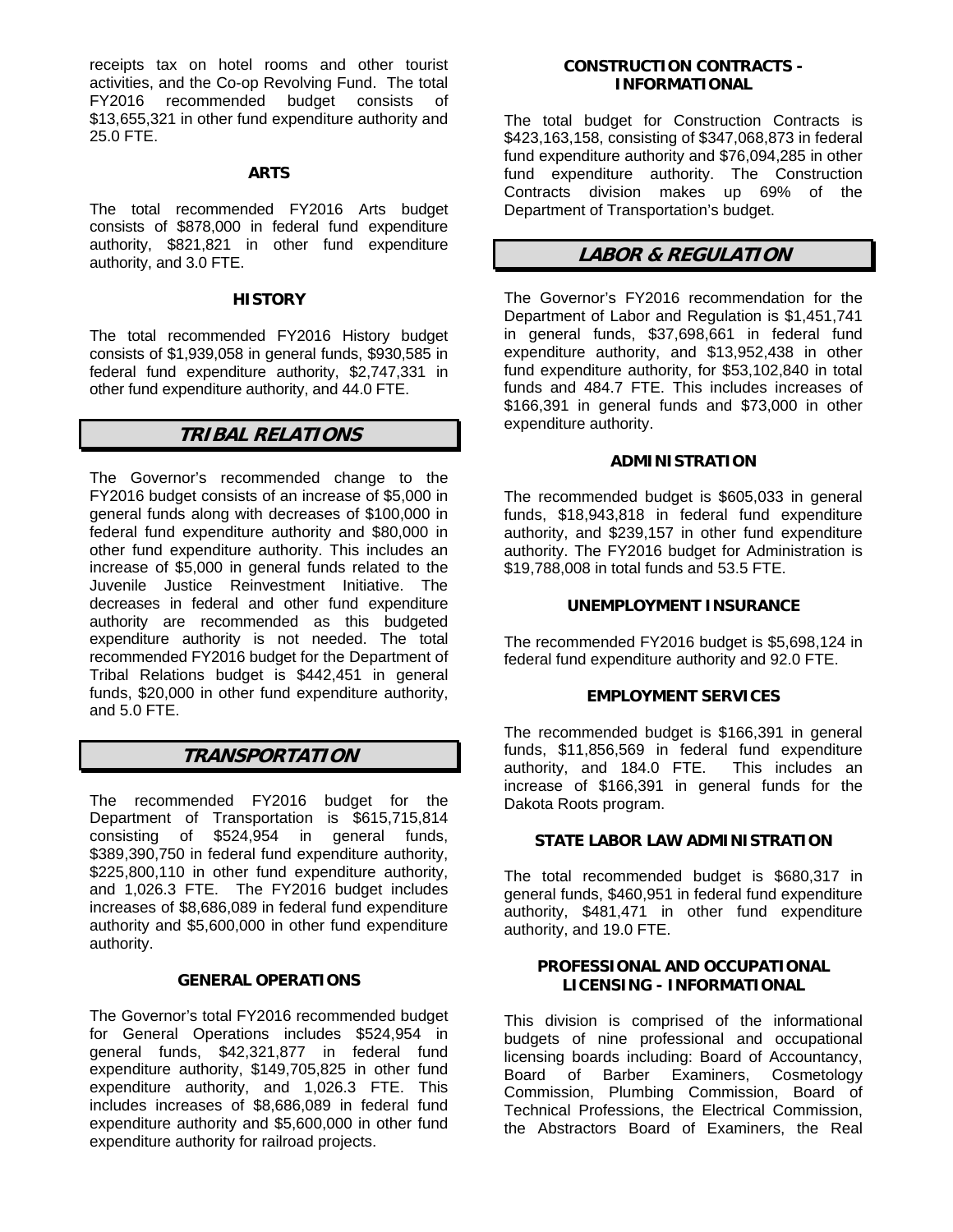Estate Commission, and the South Dakota Athletic Commission. The Governor's FY2016 recommendation for the Boards and Commissions include other fund expenditure authority increases to match projected expenditures within the Board of Accountancy for \$50,000, the Cosmetology Commission for \$13,000, and the Plumbing Commission for \$10,000. The recommended FY2016 budget is \$3,823,001 in other fund expenditure authority and 43.0 FTE.

#### **BANKING**

The recommended FY2016 budget is \$2,502,619 in other fund expenditure authority and 24.5 FTE.

### **SECURITIES**

The FY2016 recommended budget consists of \$494,897 in other fund expenditure authority and 5.7 FTE.

### **INSURANCE**

The Governor's FY2016 recommended budget consists of \$739,199 in federal fund expenditure authority and \$2,208,125 in other fund expenditure authority, for \$2,947,324 in total funds and 30.0 FTE.

# **SOUTH DAKOTA RETIREMENT SYSTEM**

The Governor's FY2016 recommended budget for the South Dakota Retirement System is \$4,203,168 in other fund expenditure authority and 33.0 FTE. Included in this recommendation is an increase of \$31,000 in other fund expenditure authority to reflect anticipated expenditures for travel. reflect anticipated expenditures for travel, contractual services, and capital assets.

# **PUBLIC SAFETY**

The Governor's FY2016 budget recommendation for the Department of Public Safety includes \$3,864,634 in general funds, \$23,055,134 in federal fund expenditure authority, and \$36,557,452 in other fund expenditure authority, for \$63,477,220 in total funds and 419.0 FTE. This includes an increase of \$21,380 in general funds.

### **ADMINISTRATION**

The Governor's FY2016 budget recommendation for Administration is \$133,725 in general funds, \$141,657 in federal fund expenditure authority, and \$712,278 in other fund expenditure authority, for \$987,660 in total funds and 8.5 FTE.

#### **HIGHWAY PATROL**

The Division of Highway Patrol includes the South Dakota Highway Patrol, Accident Records, Highway Safety, and State Radio. The FY2016 recommendation includes \$1,352,978 in general funds, \$7,802,916 in federal fund expenditure authority, and \$22,870,162 in other fund expenditure authority. The overall FY2016 budget for Highway Patrol is \$32,026,056 in total funds and 278.0 FTE.

# **EMERGENCY SERVICES AND HOMELAND SECURITY**

The Division of Emergency Services and Homeland Security includes Emergency Management, Emergency Medical Services, the State Fire Marshal, and the Office of Homeland Security. The FY2016 budget recommendation for the Division of Emergency Services and Homeland Security includes \$1,659,899 in general funds, \$15,014,942 in federal fund expenditure authority, and \$344,310 in other fund expenditure authority, for \$17,019,151 in total funds and 36.0 FTE.

# **LEGAL AND REGULATORY SERVICES**

The Division of Legal and Regulatory Services includes Weights and Measures, Driver Licensing, and Inspections. The FY2016 recommended budget includes \$718,032 in general funds, \$95,619 in federal fund expenditure authority, and \$7,727,791 in other fund expenditure authority. The Governor is recommending increases of \$21,380 in general funds due to increased fees in Weights and Measures. The overall FY2016 budget for Legal and Regulatory Services is \$8,541,442 in total funds and 95.5 FTE.

# **911 COORDINATION BOARD - INFORMATIONAL**

The FY2016 budget for the 911 Coordination Board is \$4,902,911 in other fund expenditure authority and 1.0 FTE.